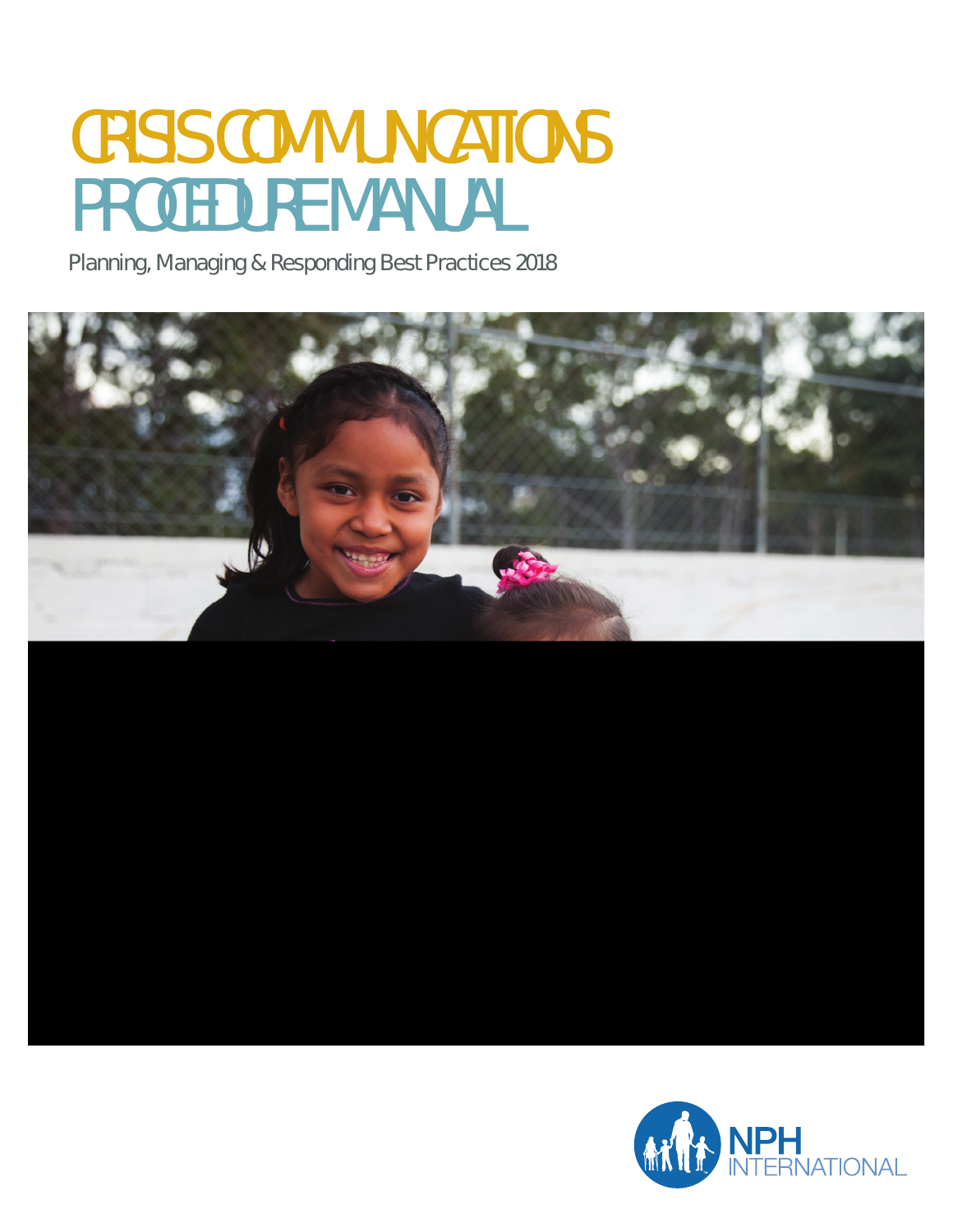# **Table of Contents**

| L     | <b>INTRODUCTION</b><br>About NPH Crisis Plan/Purpose<br>• Crisis Definition<br>• Plan Objectives and Strategies                                                                                                                                            | $2 - 3$        |
|-------|------------------------------------------------------------------------------------------------------------------------------------------------------------------------------------------------------------------------------------------------------------|----------------|
| Ш.    | <b>CRISIS COMMUNICATIONS POLICIES</b><br><b>General Guidelines</b><br>• NPH Internal Crisis Team/Contact Information                                                                                                                                       | $4 - 7$        |
| III.  | <b>BOARD OF DIRECTORS POLICY</b>                                                                                                                                                                                                                           | $\overline{7}$ |
| IV.   | <b>CRISIS RESPONSE</b><br><b>Crisis Communication Checklist Overview</b><br><b>Initial Crisis Discovery</b><br>$\bullet$<br><b>Checklist Prior to Going Public</b><br>$\bullet$<br>• Situational Assessment Questionnaire<br>• Social Media Considerations | $8 - 14$       |
| V.    | <b>BEST COMMUNICATIONS PRACTICES</b>                                                                                                                                                                                                                       | 15             |
| VI.   | <b>EFFECTIVE MEDIA COMMUNICATIONS</b><br><b>Spokesperson Interview Guidelines</b><br>• Conveying Information<br><b>Strategies for Different Media</b><br>$\bullet$                                                                                         | $15 - 17$      |
| VII.  | NPH REFERENCE/BACKGROUND MATERIAL<br>NPH Mission, Vision, Values Principles<br><b>NPH Materials and Lnks</b><br>$\bullet$<br>Organization Overview and Boilerplate<br>$\bullet$                                                                            | 18             |
| VIII. | <b>CRISIS SCENARIOS/KEY MESSAGES</b>                                                                                                                                                                                                                       | 19-24          |
| IX.   | <b>POST CRISIS RESPONSE/EVALUATION</b><br><b>Next Steps</b><br>Message Preparation, Content and Delivery<br><b>Post Crisis Checklist</b>                                                                                                                   | 25-26          |
| Х.    | <b>CONCLUSION</b>                                                                                                                                                                                                                                          | 26             |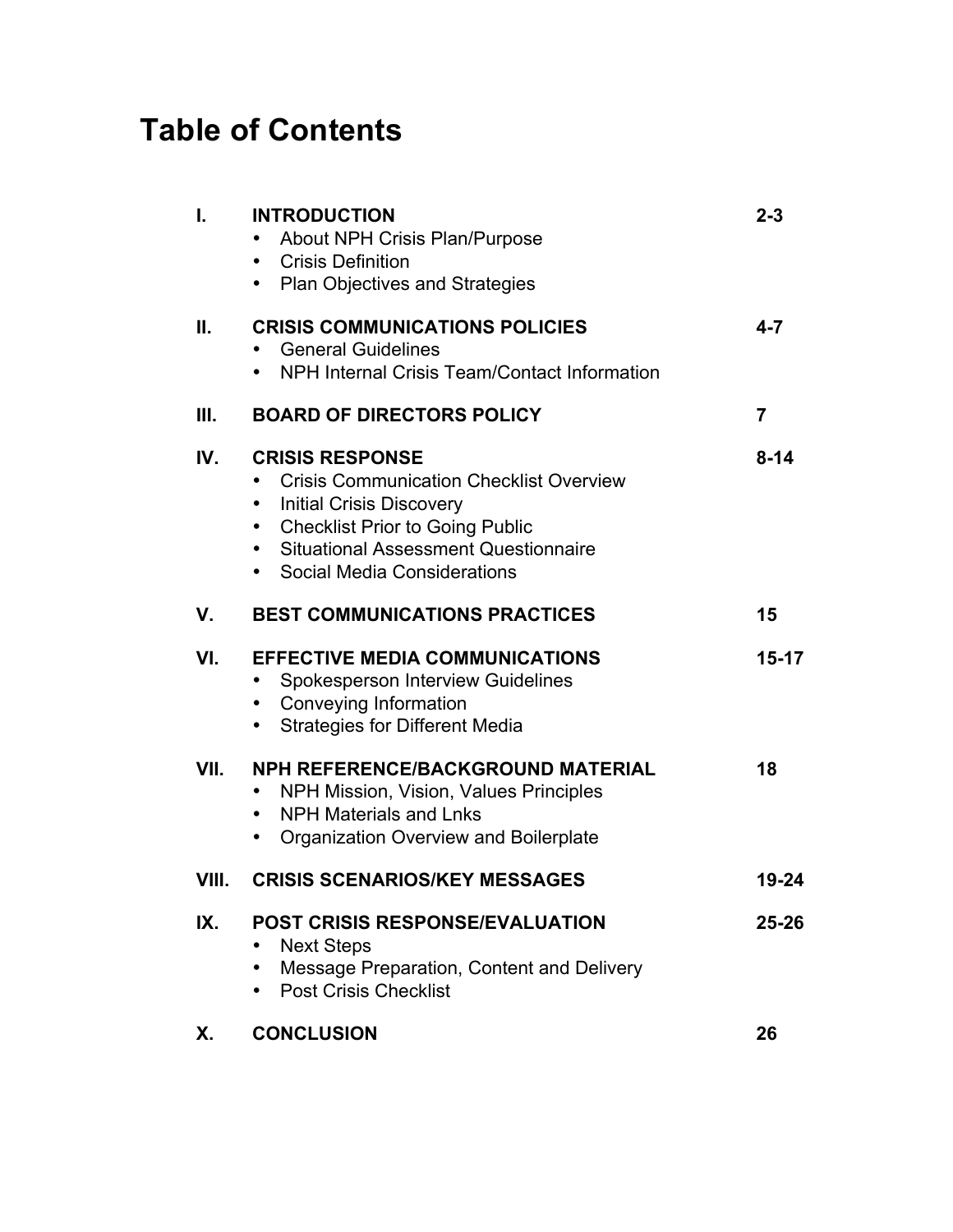# **I. INTRODUCTION**

# **About the NPH Crisis Plan/Purpose**

NPH, as part of its proactive marketing and communications program designed to keep all internal and external audiences fully informed about issues affecting the children we serve, has created this comprehensive crisis communications manual for use in a variety of potential crisis situations.

It provides an international strategy template that can be adopted by all NPH offices, outlining procedures, primary contacts and key messages, and offers broad tools for use with the media and other external audiences. Each member of the NPH crisis team, as well as those in the international fundraising offices, should become familiar with this manual and procedures to follow in the event of a crisis.

The success of NPH (and its fundraising entities) depends upon its ability to effectively convey information that leads to donor engagement/loyalty, and maintaining a positive reputation is key to that engagement. A crisis situation of any kind has the potential to negatively affect NPH's reputation; in severe crisis situations, it may also have the power to cause serious detriment to the children we serve. This manual provides guidance for controlling the flow of sensitive information that will, in time of crisis, allow for continued operating success.

As part of our crisis communications strategy, NPH will work closely with international fundraising offices to provide support and guidance in a time of crisis, and will work in conjunction with the communications and public relations teams at each member organization to effectively handle the situation, mitigate damage and respond to public concerns. This manual will be updated regularly to ensure the timely, accurate and responsive dissemination of information to all interested audiences.

#### **If you have any questions regarding this plan, please contact Gia Rigney at gia.rigney@nph.org**

# **Crisis Definition**

Crisis Communications is "the effort taken by a company to communicate with the public and stakeholders when an unexpected event occurs that could have a negative impact on the company's reputation." While each situation is unique and evaluated individually, formal parameters of a crisis include:

- A significant event that prompts widespread, often sustained news coverage and public scrutiny;
- An event that has the potential to damage an organization's reputation, financial stability or image;
- An event that due to its volatility, creates high levels of uncertainty;
- An event in which some type of internal action, policy change or organizational structure alteration is necessary for resolution.

In evaluating and responding to a crisis, NPH must first determine what, if any impact, a situation will have on its future. The severity of the situation and the potential to "trigger" negative exposure will guide the response of the organization. **Please note that not all crises warrant a proactive, external effort but rather a coordinated, internal handling of the situation that clarifies the issues for those concerned.**

Page | 2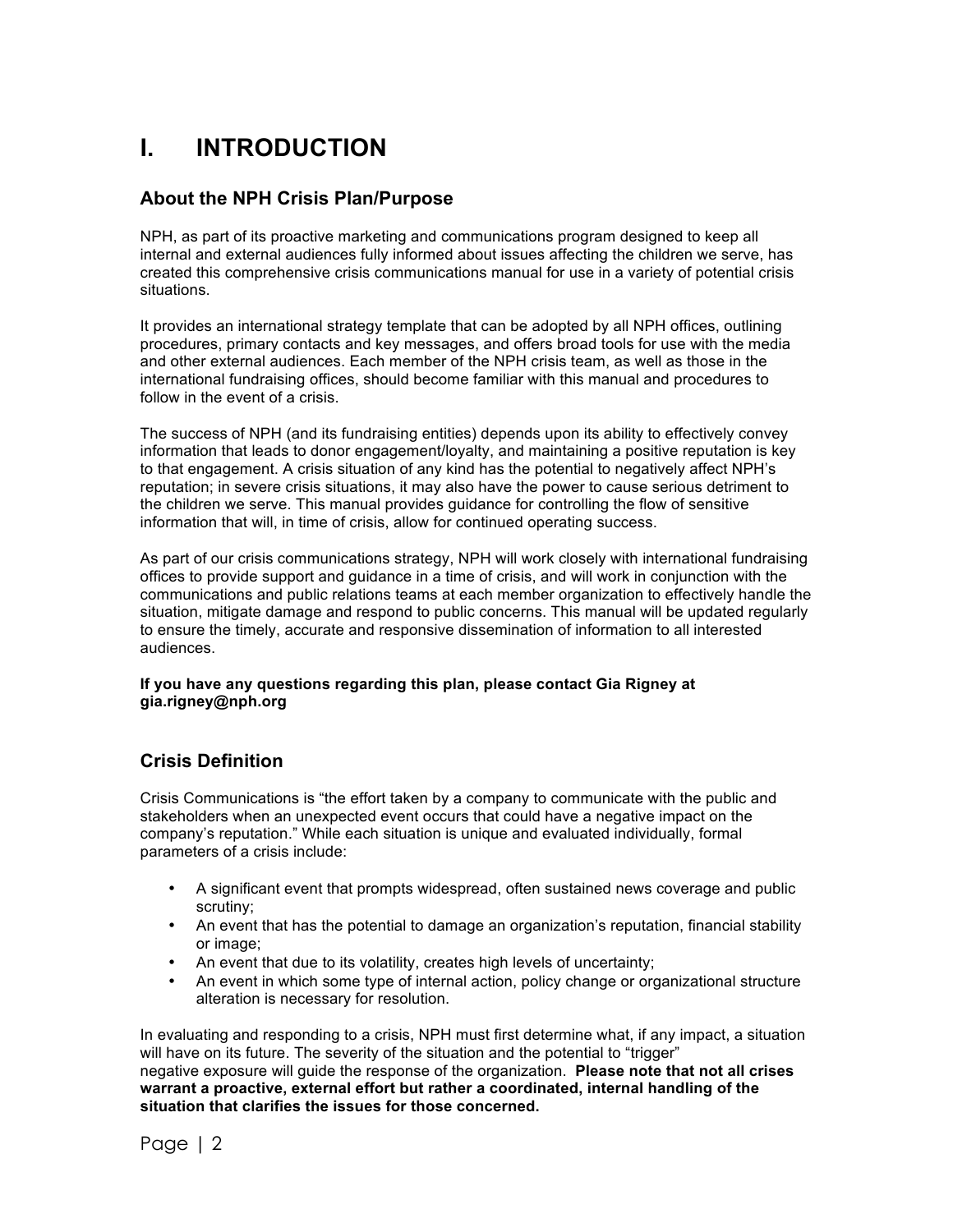For NPH specifically, we have outlined the most likely crisis scenarios:

- **I. Death of child, volunteer or staff**
- **II. Act of violence outside of home (kidnapping, robbery, etc)**
- **III. Act of violence against child in home/child abuse/child sexual assault**
- **IV. Public health outbreak (Ebola or similar)**
- **V. Staff or volunteer inappropriate behavior**
- **VI. Financial crisis (misappropriation of funds)**
- **VII. Natural disaster (hurricane, earthquake, fire, etc)**
- **VIII. Political instability or act of terrorism (Larger than just within NPH)**

#### **Plan Objectives and Strategies**

#### **Objectives:**

- Provide effective, accurate and rapid response to any crisis situation to enhance public understanding
- Ensure a unified front by all spokespersons (NPH and international offices) with consistent messaging
- Increase NPH visibility in the most positive manner possible
- Partner with the media to control sensitive information while still helping them do their jobs to inform the public
- Transform a negative into a positive and mitigate any long-term damage to NPH's reputation and donor loyalty
- Stop or mitigate damaging information that undermines confidence in NPH/homes

#### **Strategies:**

- Thoroughly prepare NPH and international office leadership and staff to respond to a crisis and counter inaccurate or incomplete facts
- Regularly review messages for various crisis situations and revise as necessary with all spokespersons
- Reinforce the history and community contributions of NPH and its commitment to caring for and raising children
- Evaluate all potential outcomes with careful situational assessment and select key media for breaking news or media alerts
- Engage local community leaders/governments when necessary/appropriate to respond to and cooperate on a specific crisis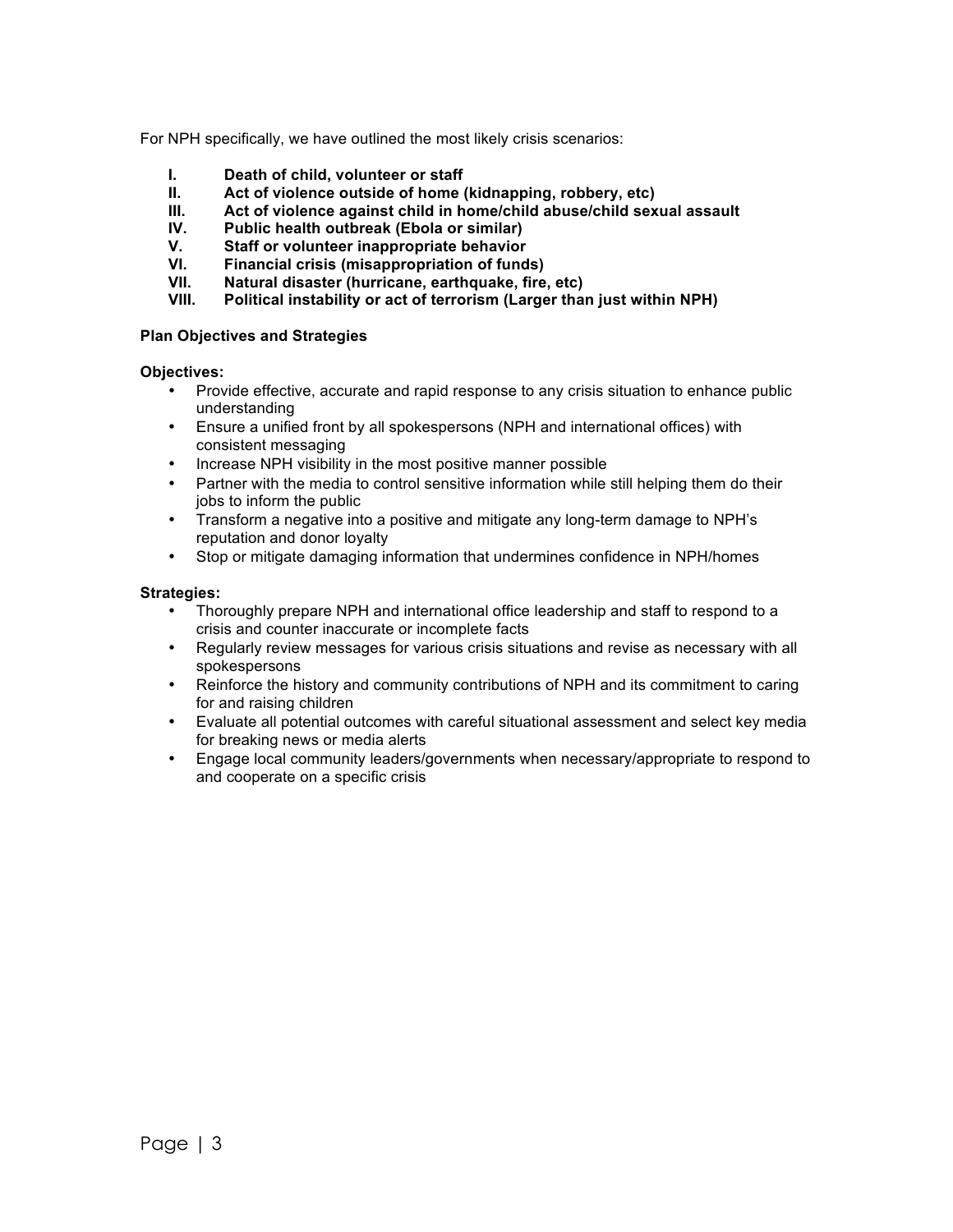# **II. CRISIS COMMUNICATIONS POLICIES**

## **Guidelines at a Glance**

The individual nature of a crisis will vary. Specific response tactics will be outlined in a later portion of this manual based on the "level" of severity NPH designates for each. However, regardless of the type of crisis, these initial steps/principles must be followed in every instance:

- **All potential/realized crises should immediately be reported to NPHI COO, by the National Director or NPHI Executive Director, to gauge severity.**
- *Only* the NPH-designated spokespersons and authorized international office spokespersons are permitted to provide or release any information to the media, including confirmation that a crisis has occurred. Staff, volunteers, board members or others should politely and immediately refer media to **Gia Riney** for information.
- Recognizing that some crises may warrant local response by international fundraising office spokespersons, all offices must first confer with **Gia Riney** for content and to have materials approved.
- **ALL** information provided by designated spokespersons will be guided by transparency and professionalism, and serve to mitigate the crisis while underscoring the leadership position of NPH.
- NPH, in providing information to the media, will abide by personnel and child privacy regulations, financial disclosure privacy regulations and be mindful of any disclosures that may be protected by law or go against individual organizational policies.
- Even if the full extent of the crisis is not known, NPH will be accessible to media to ensure that upon fact gathering, accurate information will be provided.

## **Crisis Level Designations**

For each identified crisis, the NPHI Crisis Team will evaluate the situation and designate each as Level 1, Level 2 or Level 3 crisis. All Level 1 crises **MUST** be immediately reported preferably via phone to **NPHI COO or NPHI Executive Director** and will be made top priority with complete dedication of resources.

Action steps for Level 2 and Level 3 crisis will be made on a case-by-case basis. In the instance of Level 2 or Level 3 crises that do not necessarily warrant a public response/action, the national director of the home affected will be responsible, working with the crisis team, to create internal materials/statement that inform his staff/volunteers/local community that they are aware of the situation and actionable steps are being taken to resolve it. Key messages/internal communications will ensure staff that procedures are being followed, they are cooperating with local authorities if warranted and to remind them that the privacy of those involved is of utmost importance.

## **LEVEL 1:**

- Any situation that involves the death of a child, volunteer, or staff (including those that result from a natural disaster)
- Any situation that involves an allegation of child sexual abuse
- Any situation that involves significant violence or injury such as kidnapping and compromises existing security measures at homes.
- Acts of terrorism on large scale that have potential to harm/affect children and/or local homes.
- Health outbreaks that have direct impact on children/homes/staff (identified case of Ebola with contact with others, etc)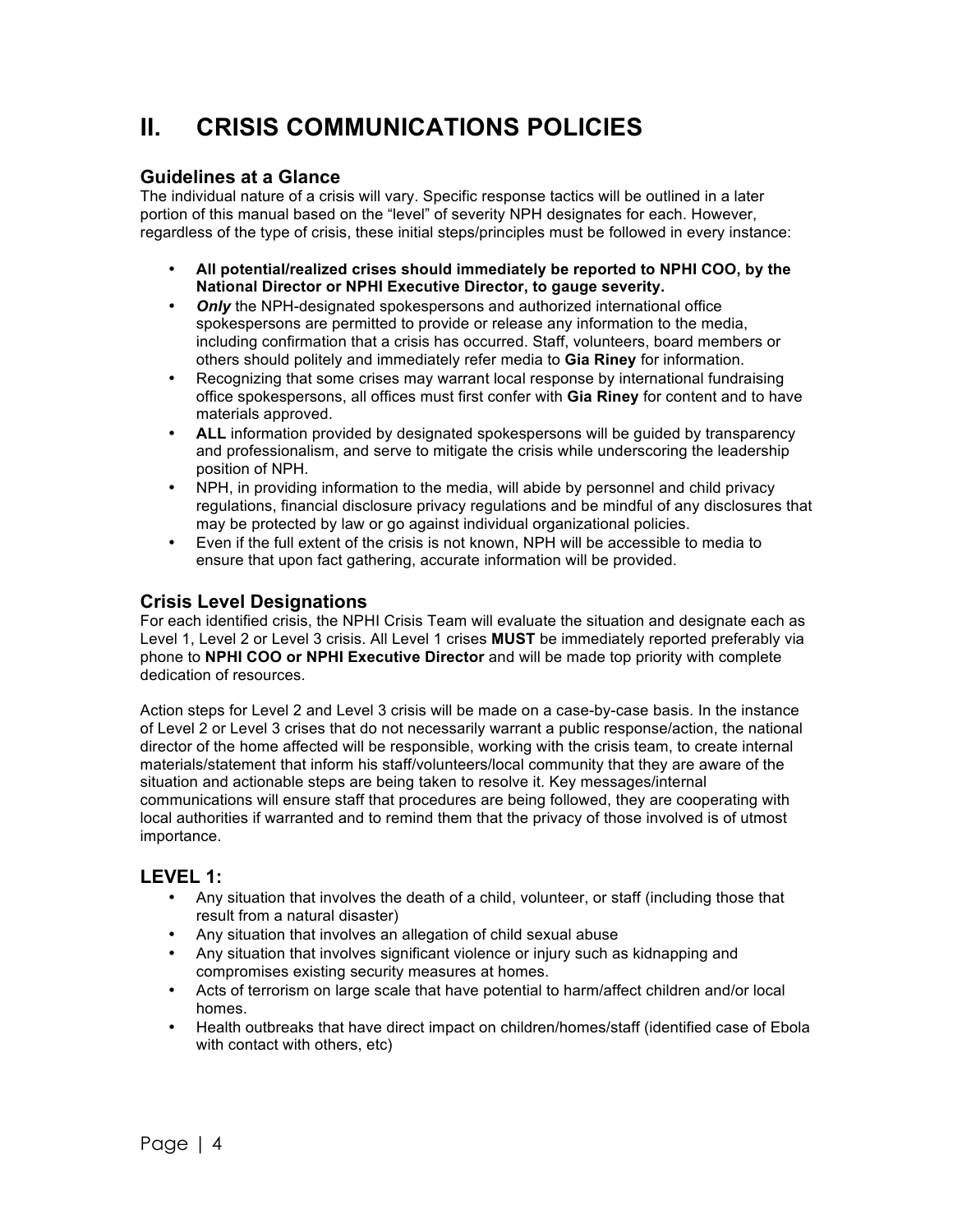#### **LEVEL 2:**

- Health outbreaks that do not have immediate effect on children/staff volunteers (identification of Ebola with no cases in homes or known exposure)
- Natural disaster without major destruction (No injuries or death)
- Financial crisis (misappropriation of funds being handled by authorities/internally)
- Political instability with no direct ramifications to homes/children/staff

#### **Level 3:**

- Typical occurrences that do not necessarily warrant a public statement.
	- $\circ$  Child runs away from home and is located and brought home, safe, a short time later.
	- o A child alleges mistreatment that is not true
	- o Issues of perceived mistreatment due to cultural differences (godparent hears about situation where child was disciplined in manner not consistent with American beliefs)
	- $\circ$  General home issues not dangerous to children but potentially perceived to be (overcrowding, work/labor expectations)

#### **NPHI Internal Crisis Team/Contact Information**

The job of the crisis communication team is to review, approve and execute the overall crisis communications plan. NPH recognizes its unique structure made up of NPHI and international fundraising offices and has identified an internal crisis communications team that will have sole discretion/authorization to create the crisis strategy and provide statements to the media. This crisis team will solicit the input, assistance and insight of others as the crisis unfolds but will remain the authoritative principals in disseminating information.

### **NPHI Primary Crisis Team (First point of contact for all crises):**

253-230-1696 +504-3397-3524 +1-305-748-5618 Skype: donnadegge Skype: rpkoehler Skype: Skype: mpsilverman

| Gia Riney<br>Dir. of Communications, NPHI | Miguel Venegas<br><b>Executive Director, NPHI</b> |                                |  |  |
|-------------------------------------------|---------------------------------------------------|--------------------------------|--|--|
| gia.riney@nph.org                         |                                                   | miguel.venegas@nph.org         |  |  |
| 312-477-9047                              | 52-1-777-162-5956                                 |                                |  |  |
| Skype: gia.riney                          | Skype: venegas.miguel                             |                                |  |  |
| Donne Egge                                | <b>Reinhart Kohler</b>                            | Dr. Pilar Silverman            |  |  |
| Dir. of Family Services, NPHI             | Board President, NPHI                             | Dir. of Medical Services, NPHI |  |  |
| donna.egge@nph.org                        | reinhart.koehler@nph.org                          | pilar.silverman@nph.org        |  |  |

Depending on the nature/location of the crisis, NPH will, at its discretion, involve/designate one or more international office contacts or NPH home contacts to act as co-spokespersons in the event of a crisis specific to them.

## **NPH International Office Supporting Crisis Team:**

#### **NPH Austria:**

Wolfgang Martinek Executive Director wolfgang.martinek@nph-oesterreich.org +43-1-526-0220-11, +43-664-255-37-87 mobile Skype: womartinek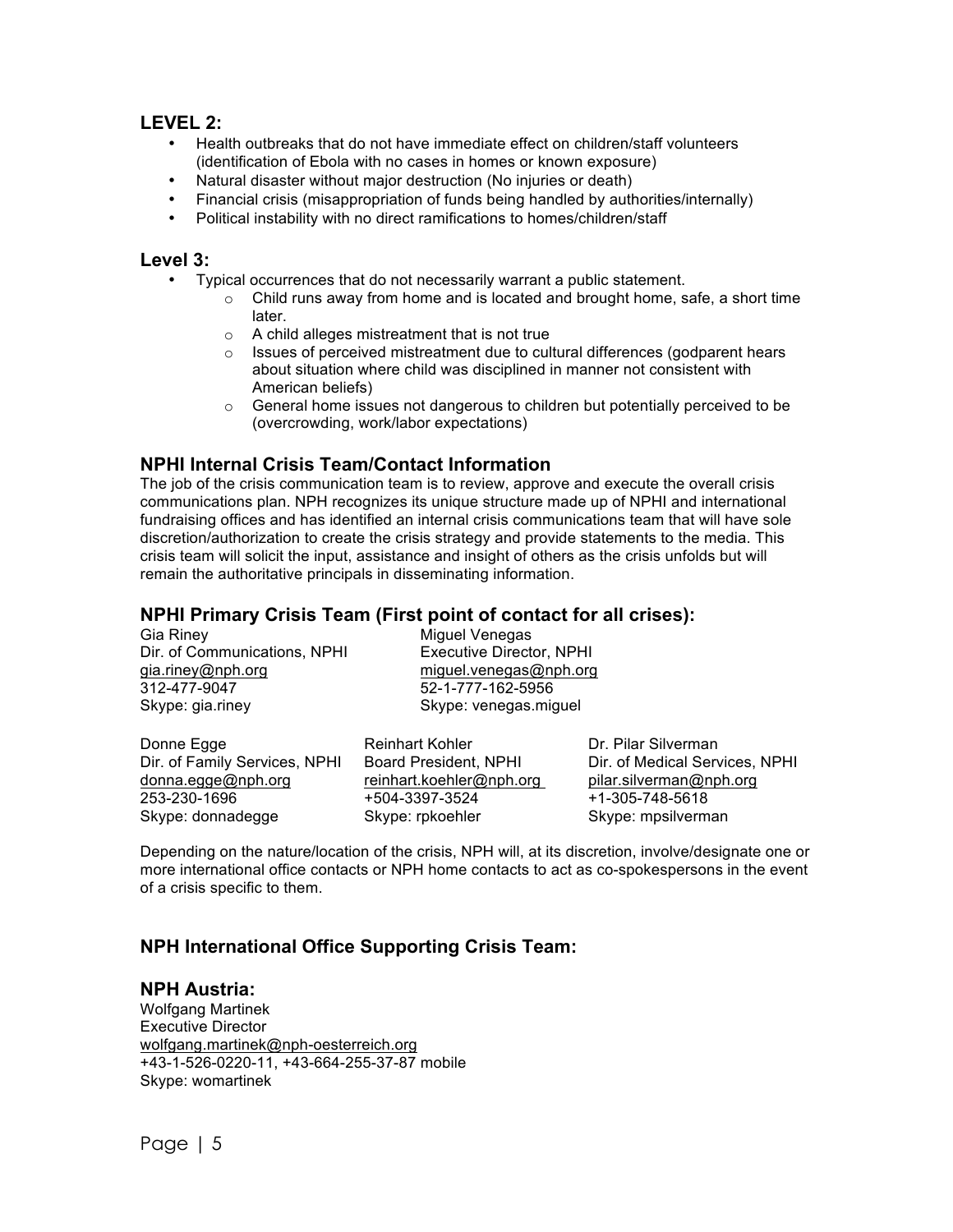#### **OKW Belgium:**

Nicole Boschaert Executive Director Nicole.boschaert@nph-belgium.org 00 32 477 322 368, +32-2-721-6461 office

#### **NPFS France:**

Sabrina Mary Office Director sabrina.mary@nospetitsfreresetsoeurs.org +33-1-6034-3333, +33-01-6034-3334 -mobile

### **NPH Germany:**

Heiko Seeger Office Director heiko.seeger@nph-deutschland.org +49-721-35440-101, +49-176-56812264 mobile

### **OLBS Ireland:**

Noeline Quirke Executive Secretary info@nph-ireland.org +353-86--8504001

### **WO Netherlands:**

Pauline Lemberger Executive Director pauline@werneldouders.nl +31-35-626-4578, +31-6-24311881 mobile

## **NPH Spain:**

Xavier Adsara Executive Director xadsara@nph-spain.org +34-93-434-2029, +34-63-915-3153

#### **NPH Italy**

Mariavittoria (Toia) Rava **Nariavittoria** (Toia) Rava Executive Director **Marketing and Communication** mariavittoria.rava@nphitalia.org silvia.valigi@nphitalia.org +39-348-409-4823 +39-025-412-2917

## **NPH Switzerland:**

Guido Muehlemann **Bernhard Ruethemann** Office Director **President** guido.muehlemann@nph-switzerland.org bm.ruethemann@bluewin.ch +41-43-497-9030 +41-71-311-5501 Skype: guido.muehlemann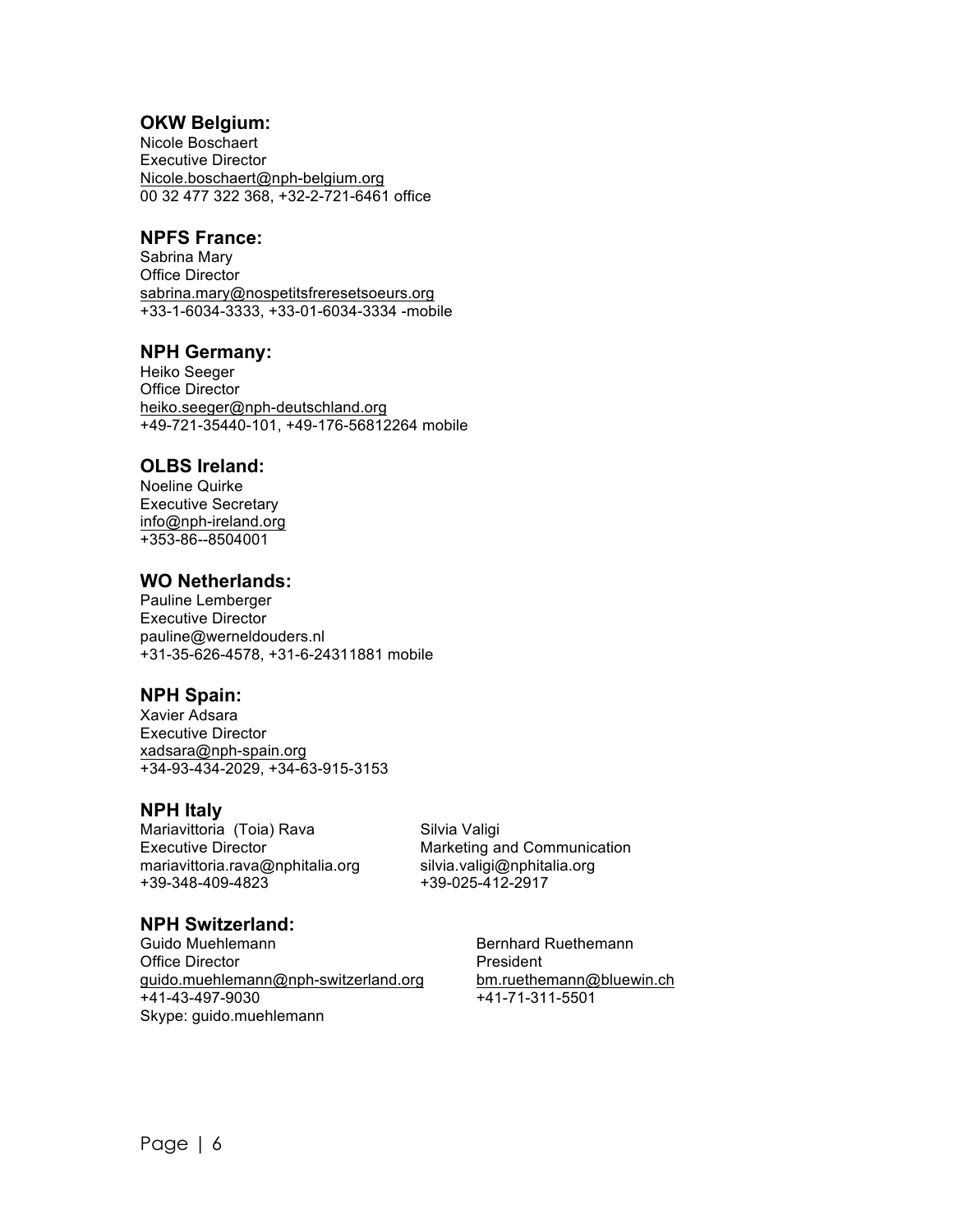#### **NPH USA:**

Frank Donaghue Kim Dumke President, CEO Marketing Coordinator<br>fdonaghue@nphusa.org kdumke@nphusa.org fdonaghue@nphusa.org 312-386-7499 Office 602-295-3392 Mobile 310-439-0077 Mobile

### **NPH Home National Directors/Spokespersons:**

| <b>Bolivia: Tom Kuiper</b>   | +59-1-721-24001                |
|------------------------------|--------------------------------|
| DR: Kieran Rigney            | +809-299-6092                  |
| El Salvador: Olegario Campos | +503-760-42775                 |
| Guatemala: Orlando Ramos     | +502-7963-0303                 |
| Haiti: Fr. Rick Frechette    | +509-3441-2566                 |
| Kenson Kaas                  | +509-4858-1981                 |
| Dr. Jacqueline Gautier       | +509-3753-6601, +509-2816-1602 |
| Honduras: Stefan Feuerstein  | +504-3394-5925                 |
| Mexico: Rafael Bermudez      | +52-1-777-327-0665             |
| Nicaragua: Marlon Velasquez  | +505-8856-8544                 |
| Peru: Tula Castillo          | +51-95-667-5819                |
| Rosario Chirinos             | +51-99-141-3578                |
|                              |                                |

# **III. BOARD OF DIRECTORS**

NPH has created a comprehensive Crisis Manual and engaged leadership and staff throughout the organization to act as a crisis team. The team has undergone training to provide the most consistent and honest communication to staff, donors, stakeholders and in the event of publicity, the media.

Some important facts about our Crisis Manual:

- There is one official spokesperson for media Gia Riney, NPHI Director of Communications , 1-312-477-9047, gia.riney@nph.org
- All crisis and potential events or situations should be reported to the NPHI COO and or NPHI Executive Director immediately
- Materials have been prepared to provide facts and information to media inquiries
- Each potential crisis is rated by the crisis team and appropriate guidelines for information dissemination are followed
- NPH believes it is of utmost importance to include staff and stakeholders in the communications regarding crises
- The crisis team undergoes training and a PR firm is engaged to assist within the crisis team if media inquiries are imminent
- A crisis historian is part of the crisis team, keeping records of information prepared and disseminated during a crisis situation

Because we have these important programs in place, it is imperative that board members **DO NOT** engage with media during a crisis. We ask all board members, if they are contacted by any member of the media, to explain that we have a response team in place and to refer the reporter to Gia Riney.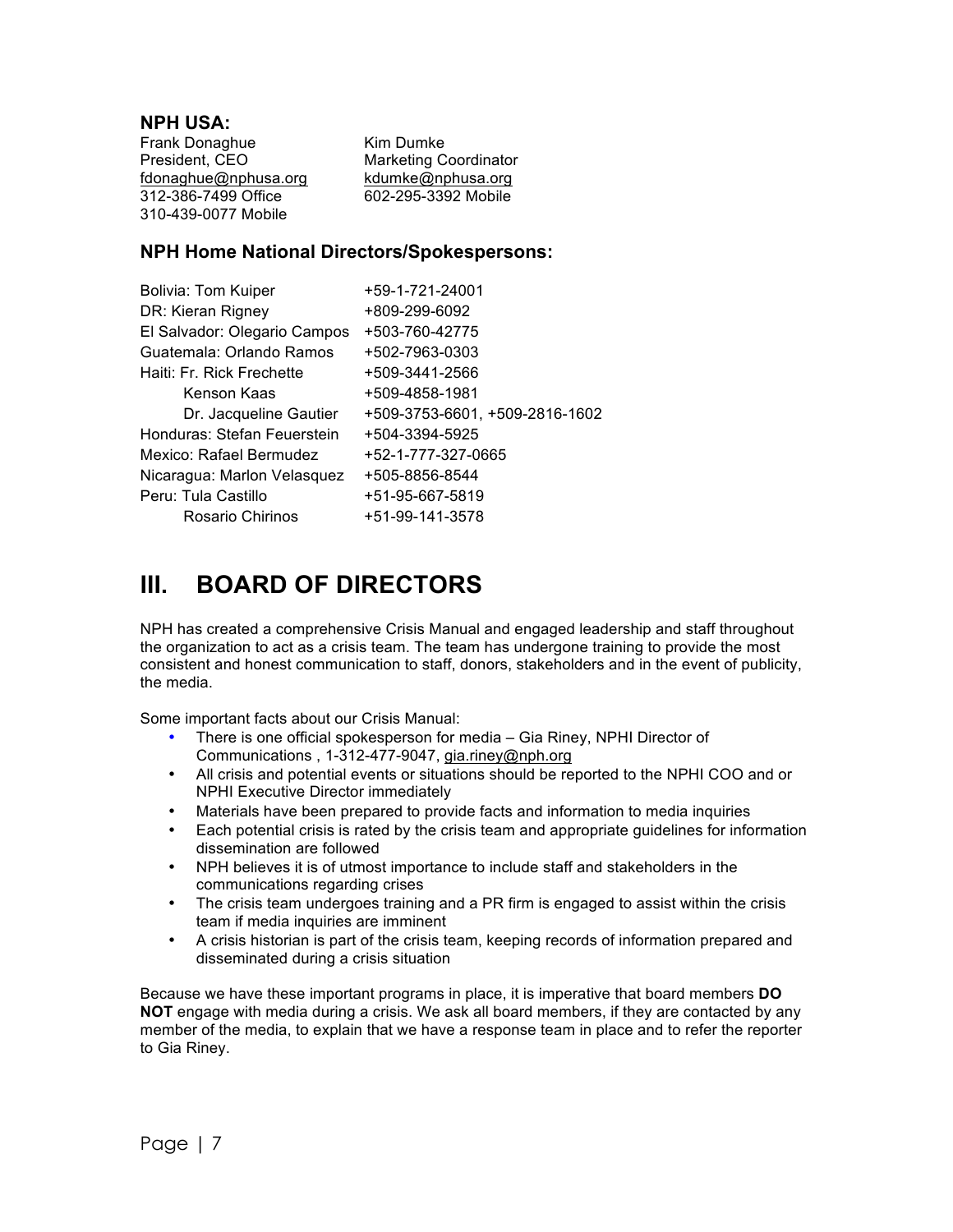# **IV. CRISIS RESPONSE**

# **Crisis Communications Checklist Overview: LEVEL 1**

In the event of a **LEVEL 1** crisis, the following steps should be immediately implemented to begin an effective response strategy. (See flowchart at end of section for graphic representation).

# *INITIAL DISCOVERY*

**□ No. 1 action:** The first person to discover the crisis must, through enlisting assistance of whomever necessary, ensure the immediate **safety** of children, staff, visitors or volunteers and the home/site to the best of their ability. Call 911 or international police equivalent if needed.

**□** The first person to identify the crisis should **notify NPHI COO** via phone, and provide an overview of the crisis and extent of all known information. COO will CONFIRM the severity level of the crisis and inform Crisis Team ("1" as the most severe) based on information known at the time of discovery.

**□** Crisis communications team **meeting**: Dir of Communications creates WhatsApp group and initiates a team call via Skype for Business or WhatsApp (do NOT provide too many sensitive details in writing), all members of the NPHI primary crisis communications team and schedule immediate conference call to review the situation and begin managing all communication strategies.

**□** Core crisis team contacts other international staff whom they would like to involve as a member of the crisis team due to their location or knowledge.

**□** For all **LEVEL 1** crises, determine who on the crisis team will be dispatched to the location of the crisis and begin making travel arrangements and arrange for satellite phone if available/warranted.

# *CHECKLIST PRIOR TO GOING PUBLIC:*

**□ Crisis team evaluates aspects of the situation before going public with any information:**

- o Confirm crisis team lead (**Gia Riney**) based on situation, timing and area of expertise
- o Confirm spokesperson for crisis (depending on crisis) and media inquiry spokesperson (Gia Riney)
- o Define roles and responsibilities of all crisis team members within NPH and international offices
	- § Crisis team lead
	- § Primary and Secondary spokesperson
	- **•** Written materials writer
	- § Operations liaison (for technology related issues)
	- Donor outreach coordinator
	- § Board outreach coordinator
	- § Staff outreach coordinator
	- Materials distribution (press releases/ emails, website, social media)
	- § Crisis historian
- o Determine severity of crisis and assess known facts (**Use following questionnaire**)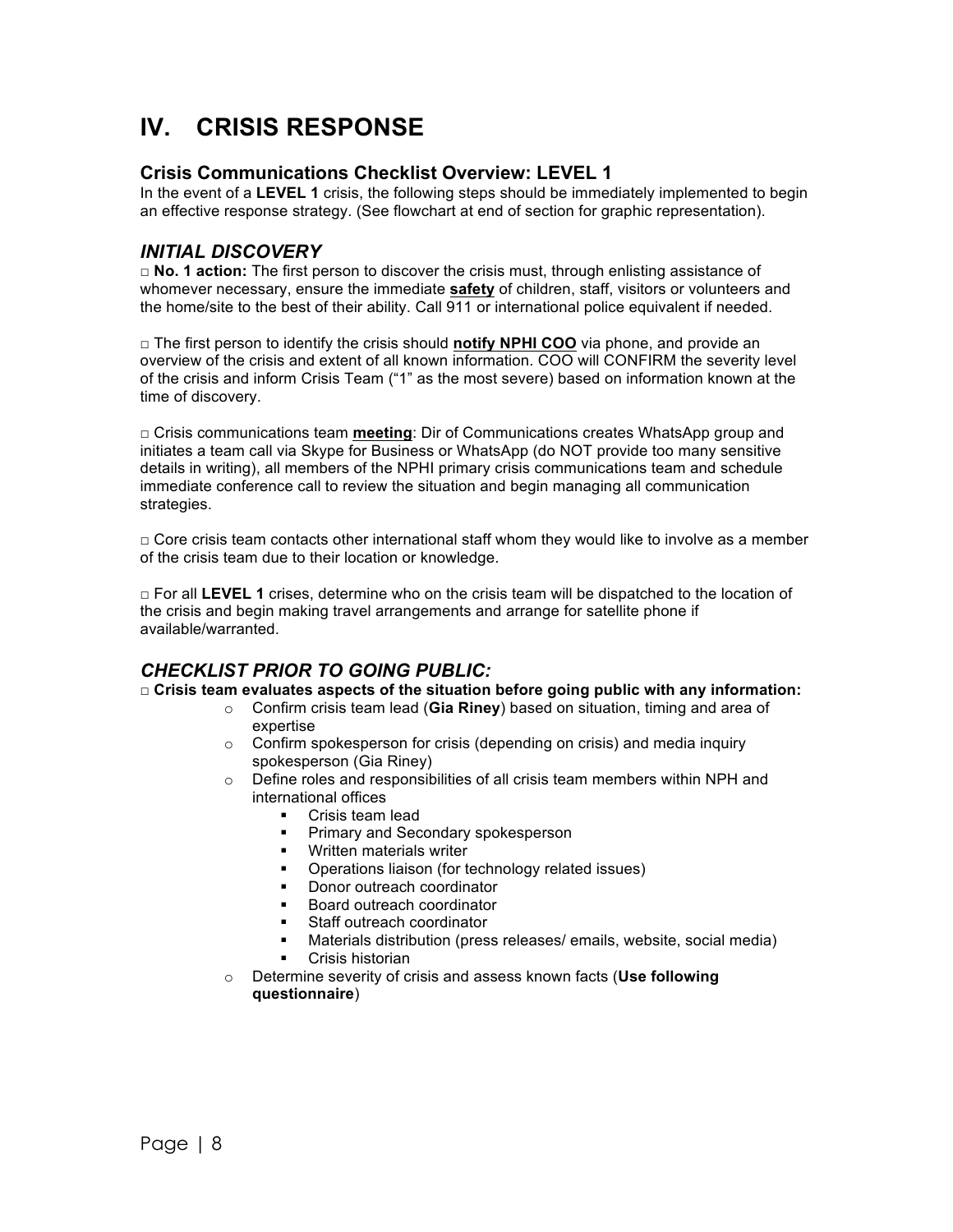## **Situational Assessment Questionnaire:**

Use the responses below to begin formulating a public statement regarding the crisis. Do NOT release any information until you have determined the following:

- 1. What is the crisis and who notified us of it? Does that person/office need to be involved in the response process?
- 2. Is there potential public interest that goes beyond internal audiences?
- 3. Are there injuries or death and has the safety of those involved been attended to the best of NPH's ability?
- 4. What is known and who already knows it?
- 5. Determine the Crisis Level (1, 2, 3) of the situation in terms of severity and long term impact of damage potential to NPH.
- 6. What are possible outcomes? Does it have the potential to shut down NPH?
- 7. Which NPH crisis team members need to be involved?
- 8. What immediate steps does NPH need to take?
- 9. Who can NPH trust? (If internal/personnel issue, consider unique internal relationships)
- 10. What information is needed and can the crisis team acquire it, or does NPH need to work with someone outside of the organization to secure it?
- 11. When will information be available?
- 12. What CAN and CANNOT be said?
- 13. Is legal counsel needed?
- 14. How will the response be communicated? Press release, e-blast, website, social media, outgoing directory messages?
- 15. How quickly can NPH provide an initial statement?
- 16. What media should be contacted? In what manner?

#### **□ Prepare plan of action for external and internal communications to include:**

- o Determine roles/responsibilities of international offices and resources needed from them. Appoint int'l leads.
- $\circ$  Gia Riney to draft immediate email to entire staff (all staff or directory) informing them of the crisis and initial NPH response. FIRST POINT OF CONTACT. Enlist assistance of international offices for translation if necessary.
- o Gia Riney to draft immediate email to any appropriate NPH boards/volunteers/donors informing them of the crisis and NPH's initial response. Enlist assistance of international offices for translation if necessary.
- $\circ$  Gia Riney to prepare initial statement to be posted on www.nph.org website and on Facebook and Twitter. (https://www.facebook.com/nphcommunity/?fref=ts) (https://twitter.com/nphi)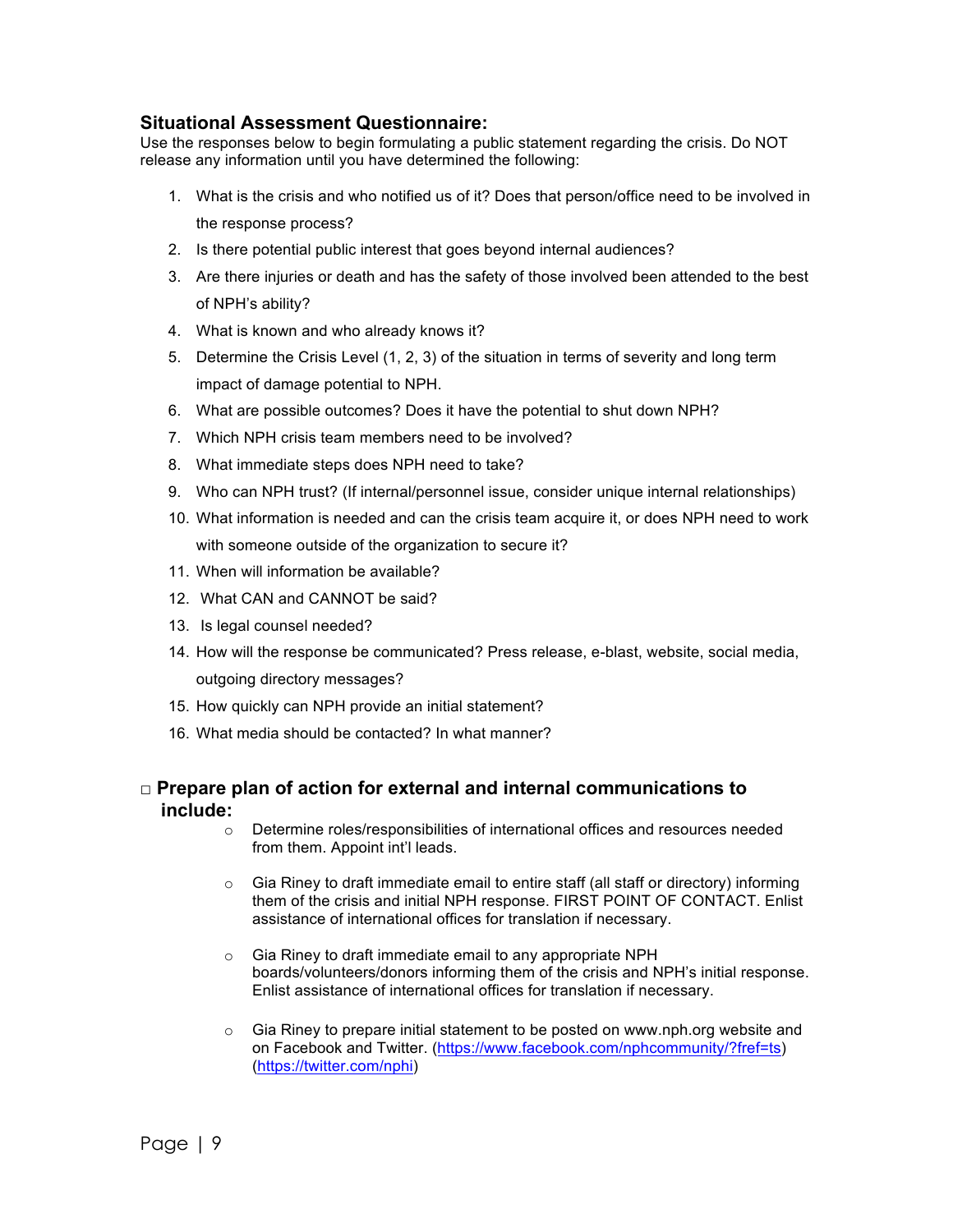- $\circ$  Gia Riney and crisis team to draft factual, detailed key messages based on what is known at the time and anticipated media questions that include crisis status, response and proactive steps to remedy the situation.
	- These messages will reflect NPH's mission, tone, previous content, statement of facts, next steps and approach to situation (See messaging examples contained in plan)
	- **•** If necessary, translate to other languages.
- $\circ$  Crisis team to prepare a script/talking points for any NPH front office staff so they are immediately prepared to direct media or inquiries to appropriate spokesperson.
- o WITHIN TWO-SIX HOURS OF CRISIS NOTIFICATION, crisis team lead to draft press release/media alert and prepare to distribute it to appropriate media. Translate as necessary.
- o For any international offices that wish to issue their own statements, ALL communications MUST be approved by Gia Riney prior to distribution.
- o Assess what resources are necessary (i.e. audio/visual equipment and location for press conferences, lectern, signage for podium, satellite phone, etc.) and designate NPH staff member(s) to begin gathering materials.
- $\circ$  Crisis team to determine what assistance NPH requires from any outside partner, law enforcement, legal counsel, translator, and contact organizations/individuals for input.
- o Crisis team designates one person to act as "crisis historian" (typically spokesperson Gia Riney) documenting all steps taken throughout crisis for historical perspective and post-crisis evaluation. This documentation should contain:
	- Crisis start date
	- § Team/responsibilities
	- § Documentation of all internally created press materials, social posts, internal communications organized by distribution date/time
	- Incoming media inquiry log (who contacted you, contact information, and what was communication resolution/response)
	- Timeline of steps taken by NPH daily to address situation
	- § Coverage of the crisis if possible (via PDFs of stories)
	- § Roadblocks preventing swift communications (people, technology, language barriers, cultural nuances, etc)
- $\circ$  Practice key messages/ Q&A with media spokesperson, focusing on the 4 "R"s of crisis management:
	- § **Regret**: Express sorrow, sympathy for situation with any injuries/death
	- § **Responsibility**: If crisis has resulted directly from NPH action or mismanagement, take responsibility for crisis
	- **Reform:** State what steps NPH is going to take to right the wrong and how NPH will prevent it from happening again
	- **Restitution:** Will there be any financial or actionable restitution victims will see as a result of the crisis? State details in clear, concise manner.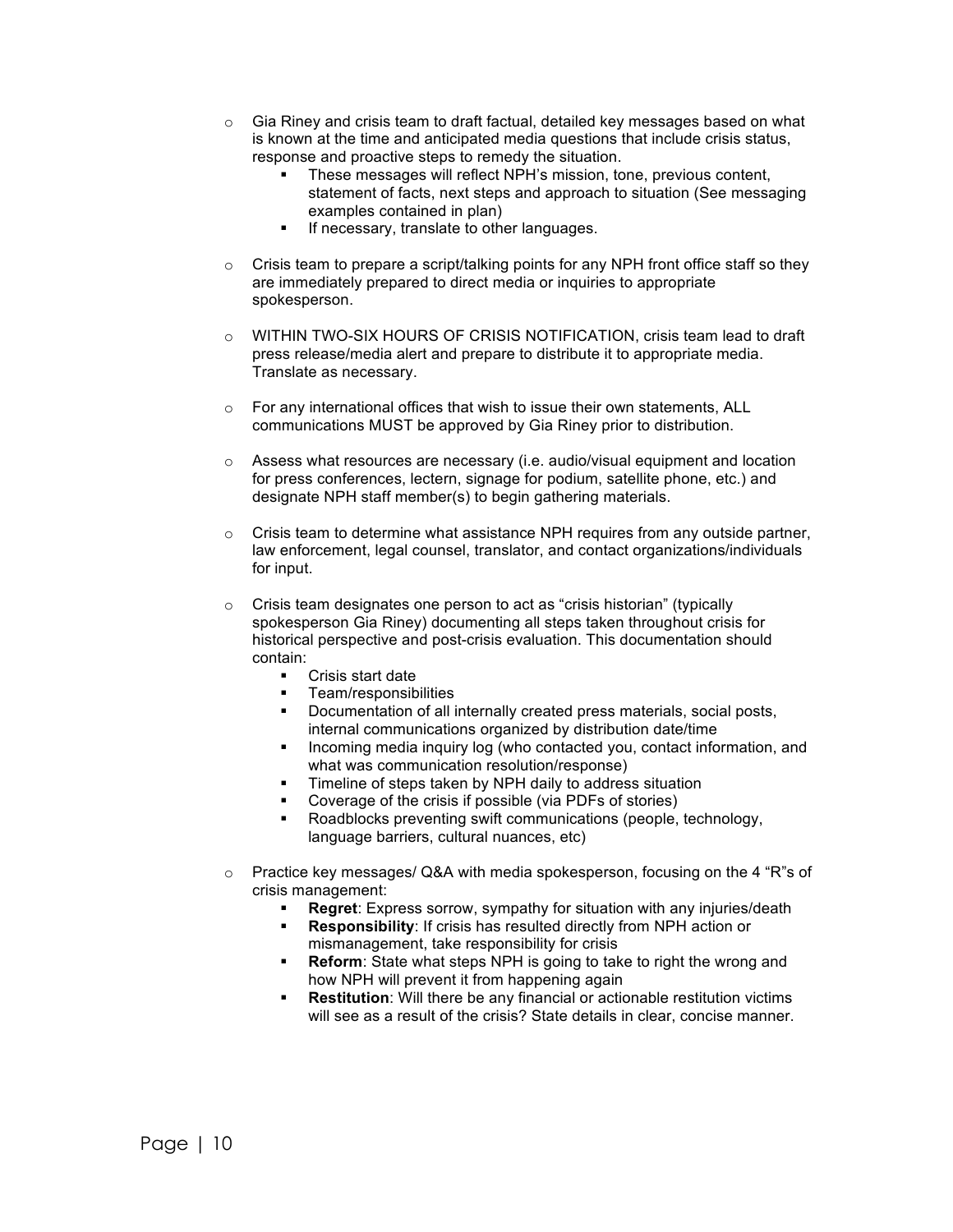# *CHECKLIST FOR GOING PUBLIC:*

**□** Crisis team designee to contact all staff, either via phone, in-person meeting or email, to inform them they are about to issue first public statement and remind them of the proper channels for issuing statements.

□ Crisis team media outreach designee to begin proactive and reactive media outreach depending on the nature of the crisis to keep media informed in a timely manner about the crisis. **ALL MATERIALS/STATEMENTS HAVE BEEN APPROVED BY GIA RINEY PRIOR TO DISTRIBUTION**. (May include press conference, distribution of release over wire, or to previously defined media contacts via email).

§ Contact three or four pre-defined media with whom NPH feels they can establish a professional and mutually beneficial information exchange.

 $\Box$  Update website, blog, Facebook, Twitter with statement/situational overview and utilize hashtags for the most widespread communications if necessary or warranted.

 $\Box$  Depending on severity/level of crisis, team will regularly update press releases or media alerts, web content and staff/volunteer/donor communications.

 $\Box$  All media inquiries should be directed to Gia Riney or agreed upon spokesperson in country of crisis. No unauthorized persons should provide any statements to the media.

 $\Box$  Crisis team lead/PR counsel logs ALL media inquiries and begins to monitor for coverage to assess initial reaction/reporting of crisis issue and to determine if messages are being accurately delivered. Works in conjunction with crisis historian.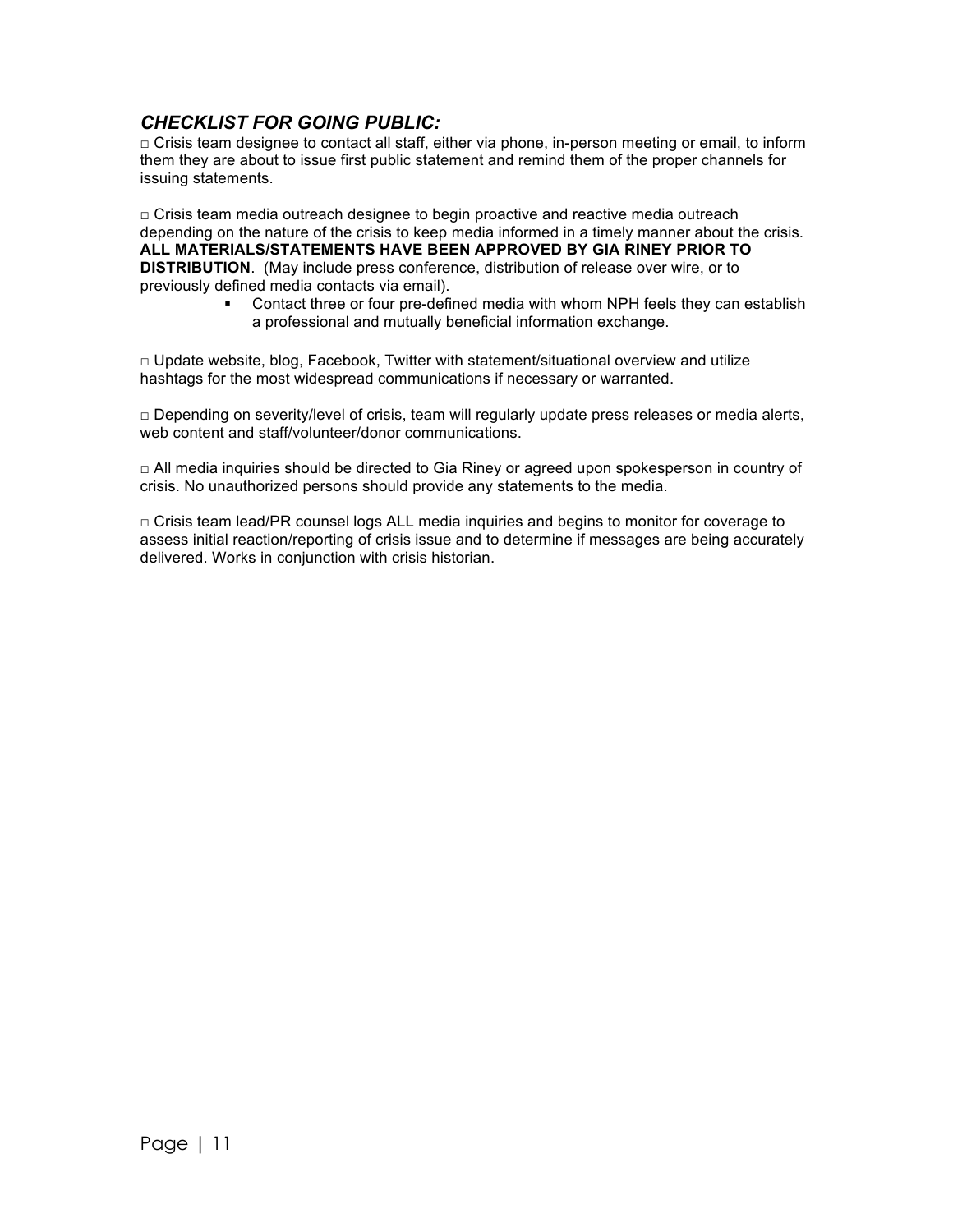

# **Level I Crisis Flowchart**



| Miquel Venegas +52.1.777.162.5956            | Christopher Hoyt +502-4170-2660 |
|----------------------------------------------|---------------------------------|
| Reinhart Koehler +504.3397.3524              | Donna Egge +253-230-1696        |
| Pilar Silverman +786.385.0245; +829.420.0000 | Gia Riney +312-477-9047         |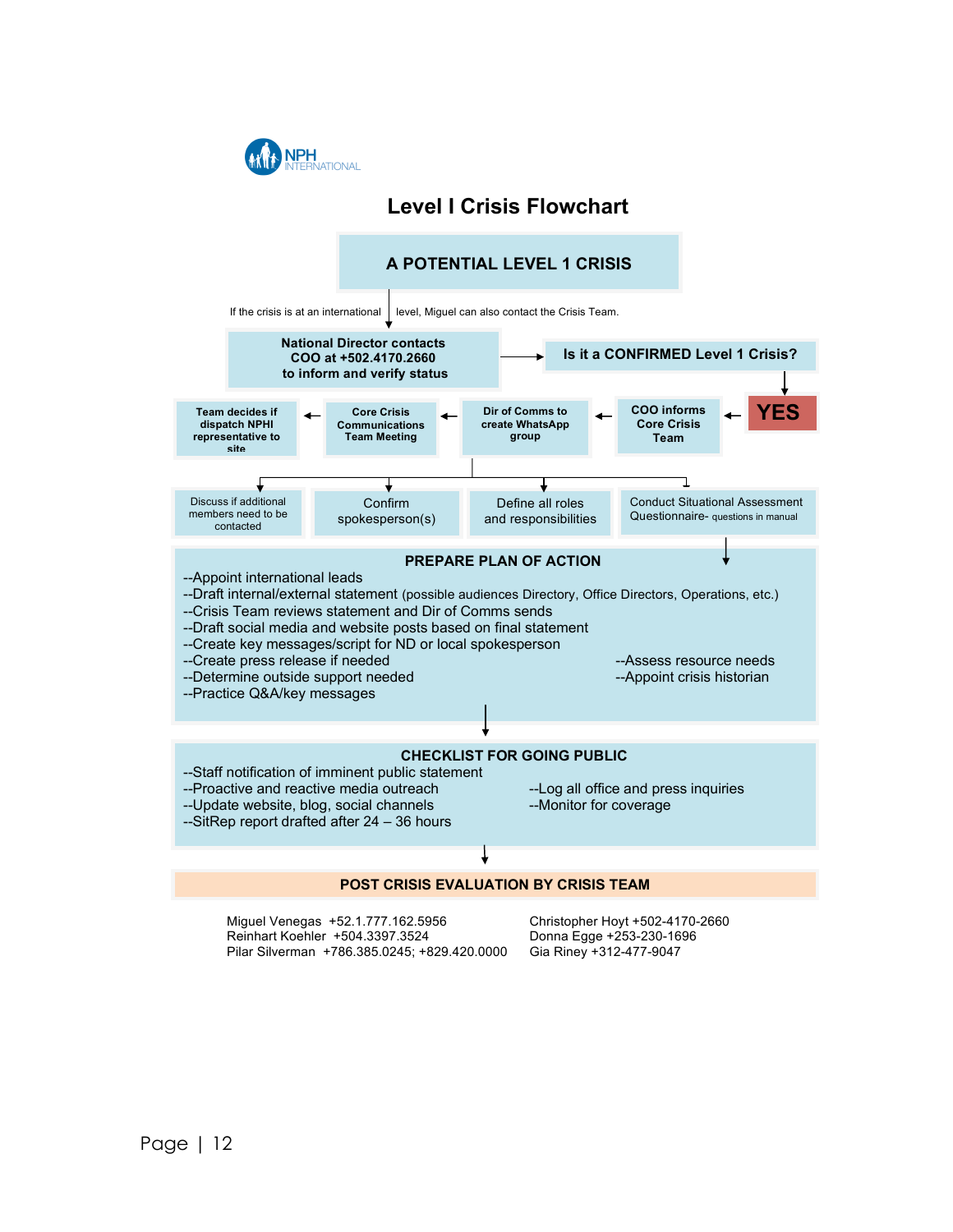# **Crisis Communications Checklist Overview: LEVELS 2 AND 3**

As outlined, only Level 1 crises warrant an instant response. However, for those designated as Level 2 or Level 3, there still needs to be a concerted level of oversight for potential expansion of the issues or a change in status. If a determination is made that a crisis is Level 2 or Level 3, after initial discovery, the following action steps should be taken and next steps defined based on the details of the situation:

#### LEVEL 2:

- In instances such as natural disaster where there are no injuries/property damage, or health outbreak where there is no immediate exposure/illness:
	- o Gia Riney to create public statement to send to directory, post on website, acknowledging situation and providing update that all are safe. Include outside organizations NPH is cooperating with, that NPH is following the situation closely and will continue to provide regular email updates as necessary. A Situation Report
	- $\circ$  Email to donors/supporters with situational update and assurances of safety of all involved.
- For other more serious situations such as financial misappropriation that has NOT been made public, creation of a statement with facts known, steps being taken, etc. that can be disseminated if needed.
- Political instability: Statement issued acknowledging instability and any travel warnings to visitors/volunteers. Do NOT want to create any unnecessary fear but important to acknowledge facts as known.

#### LEVEL 3:

• After informing NPHI COO of the situation, the National Director of the home where the situation has taken place needs to document the details of what happened and create a short statement that assures those concerned that everyone is safe/unharmed. (In the instance of a pequeño who has run away, for instance). Should NOT be proactively distributed but rather in response to inquiry.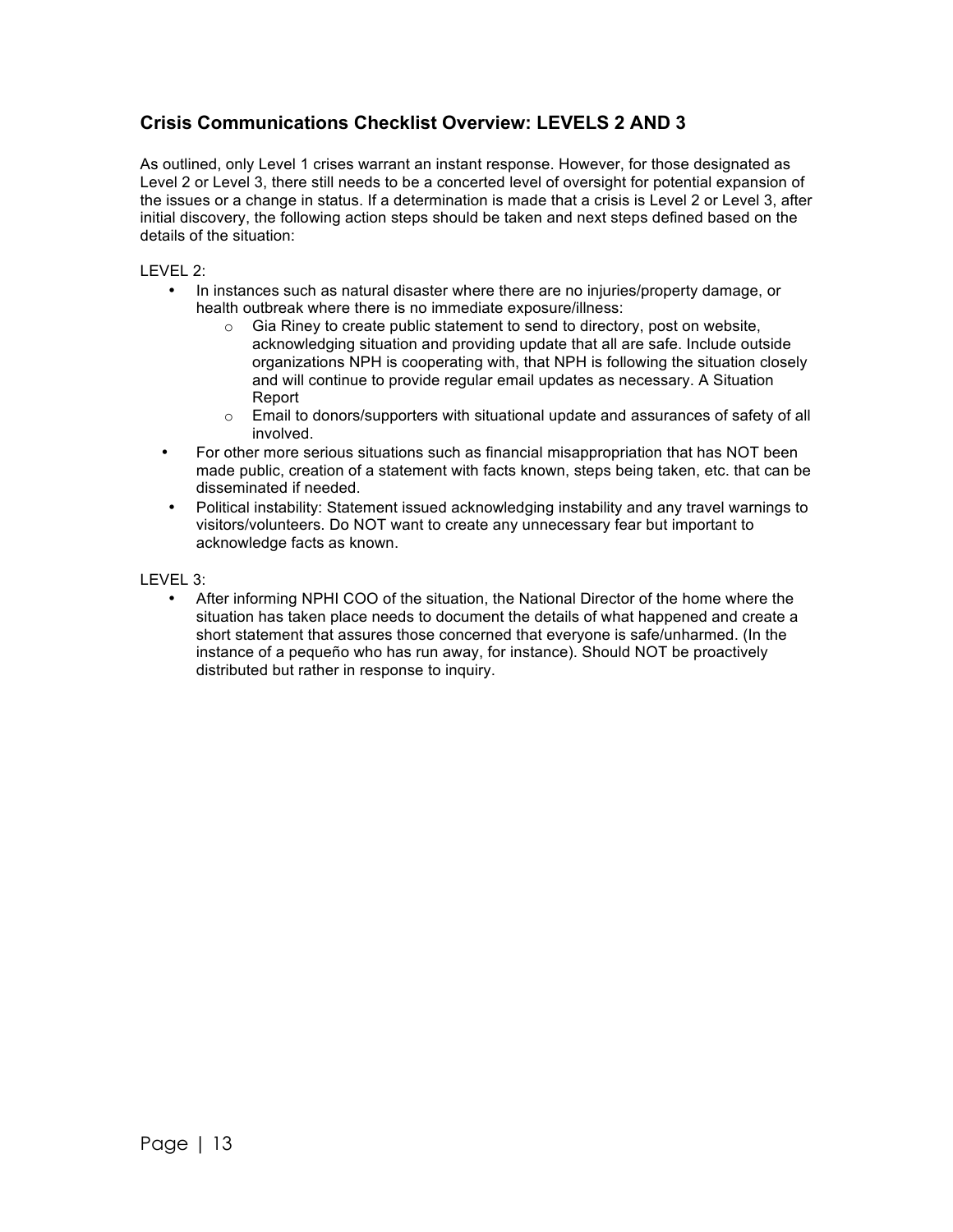# **Social Media Considerations**

The emergence of social media as a primary communications platform has made instant and accurate response to a crisis situation that much more critical. With information traveling instantaneously though social channels, a core part of NPH's crisis strategy is to use social media to its advantage. Social media provides a unique opportunity to instantly and in real time monitor conversations taking place and is a telling way to gauge an audience's pulse in the days following a crisis.

Social media tips for crisis communications:

- All NPH entities should re-post the same messaging used in the NPHI post released only by NPHI Communications Team.
- Communicate with honesty and candor and remain professional.
- Let situation determine tone of posts. The more severe the situation, the more formal the tone.
- Image can be generic or if a natural disaster, could be a previous image used of similar event.
- If posting image from other source, remember to credit (example Guatemala volcano eruption image from CONRED)
- Use social channels for timely updates. This is faster than manual press release distribution to media and allows more frequent news.
- Twitter is the primary source journalists use to follow breaking news. Create 1-2 ownable hashtags and use them throughout your updates/posts. When 140-character limit is too short, tweet link to longer story/update posted on website, etc.
- Encourage NPH staff/volunteers to share official NPH-issued posts with others to increase touch points and information dissemination but remind them to let NPH speak and to not inject their personal opinions. While they are free to use personal social pages as they wish, remind them to **NOT** speak on behalf of NPH on those pages and to be cognizant that their personal opinions can do damage if not aligned with official messages/information.
- Use social media if specific fundraising links/requests are being created in response to crises and set up easy ways for visitors to donate/take action.
- MONITOR CONSTANTLY: Designate a specific crisis team member whose sole job is to monitor social sites (your own and others) to view conversations and respond to comments, inquiries and opinions. Ensure they are trained, knowledgeable and qualified to be page/account administrator.
- Depending on nature of crisis, posting a YouTube statement made by the spokesperson immediately is an effective way of demonstrating emotion and commitment of NPH to seeing crisis through. Update as necessary.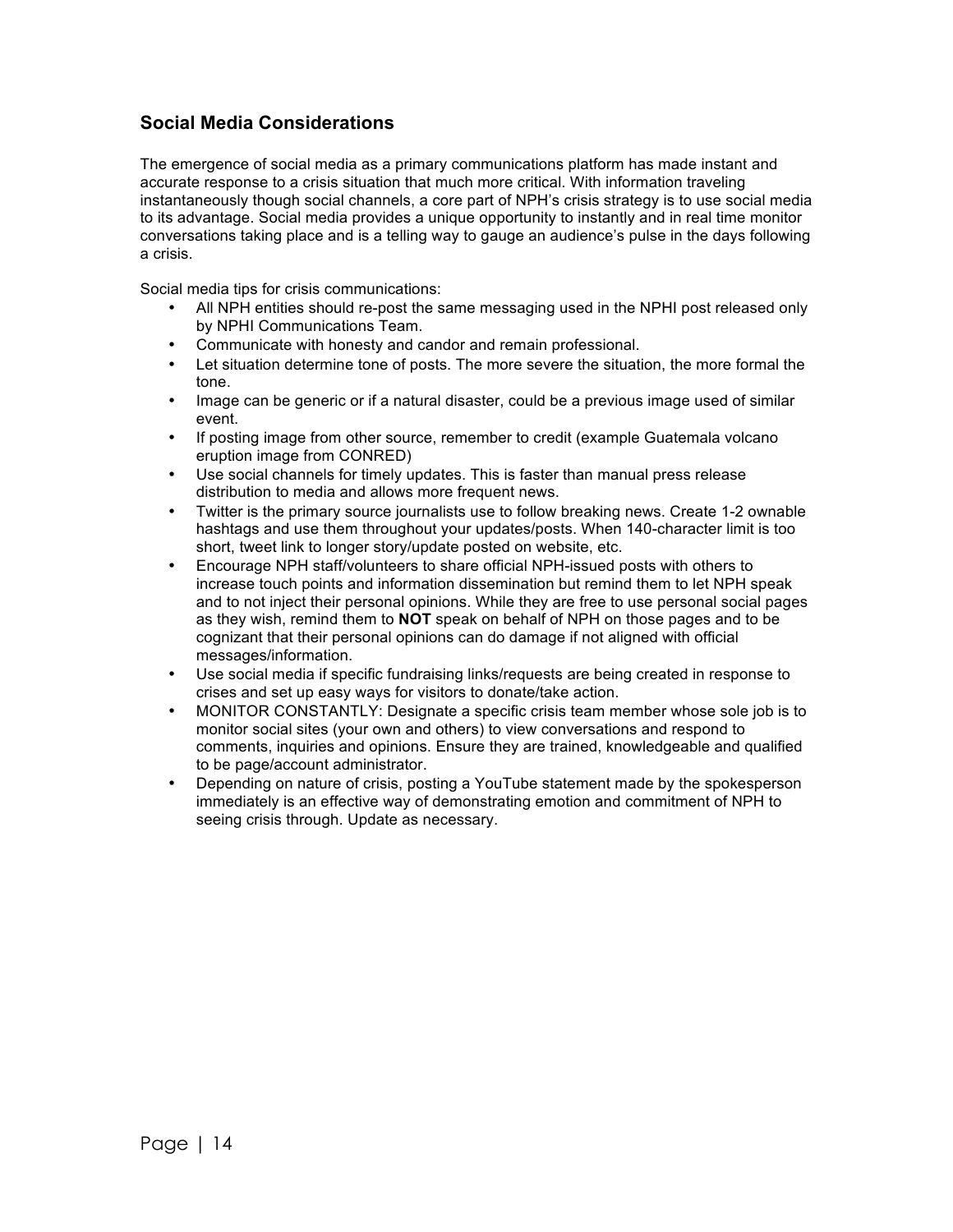# **V. BEST COMMUNICATIONS PRACTICES**

- Remain calm and don't panic
- PUT PEOPLE FIRST; be empathetic, speak from the heart
- Be relatable: appoint the correct spokesperson. Not every high ranking executive is the best choice
- Be swift and convey initial response, even if it's a simple acknowledgement, within 60 minutes
- Emphasize key points through repetition and ensure all spokespersons are informed and educated for consistent messaging
- Be accurate: Check facts, verify what you can and can't say and don't speculate
- Work with the media, not against them. Help them do their jobs.
- Utilize multiple channels/touch points for information dissemination: web, email, social, face to face, phone
- Provide regular updates
- Remember that you are always "on"
- Be accessible to supporters, media and staff
- Clearly state actions you'd like supporters to take (or not take) to increase support/momentum

# **VI. EFFECTIVE MEDIA COMMUNICATIONS**

During a crisis, the media has a job to do. NPH also has a job to do: To work seamlessly with the media so that they get the information they need to report on the issue, and we accurately convey the information we want disseminated to our various audiences. Knowing how to communicate effectively with and through the media during a crisis will:

- Position NPH as forthright, authoritative, timely and concerned about all involved in the crisis
- Foster continued good relationships with current supporters/donors who see NPH as an important source of information during the crisis, especially since our homes are remote and international
- Allow NPH to maintain its stellar reputation and demonstrate its proactive attention to the crisis
- Allow NPH to reach out and connect to potential new audiences who have heard its story and are attracted to its mission
- Assure that NPH's messages are communicated accurately with as little editing as possible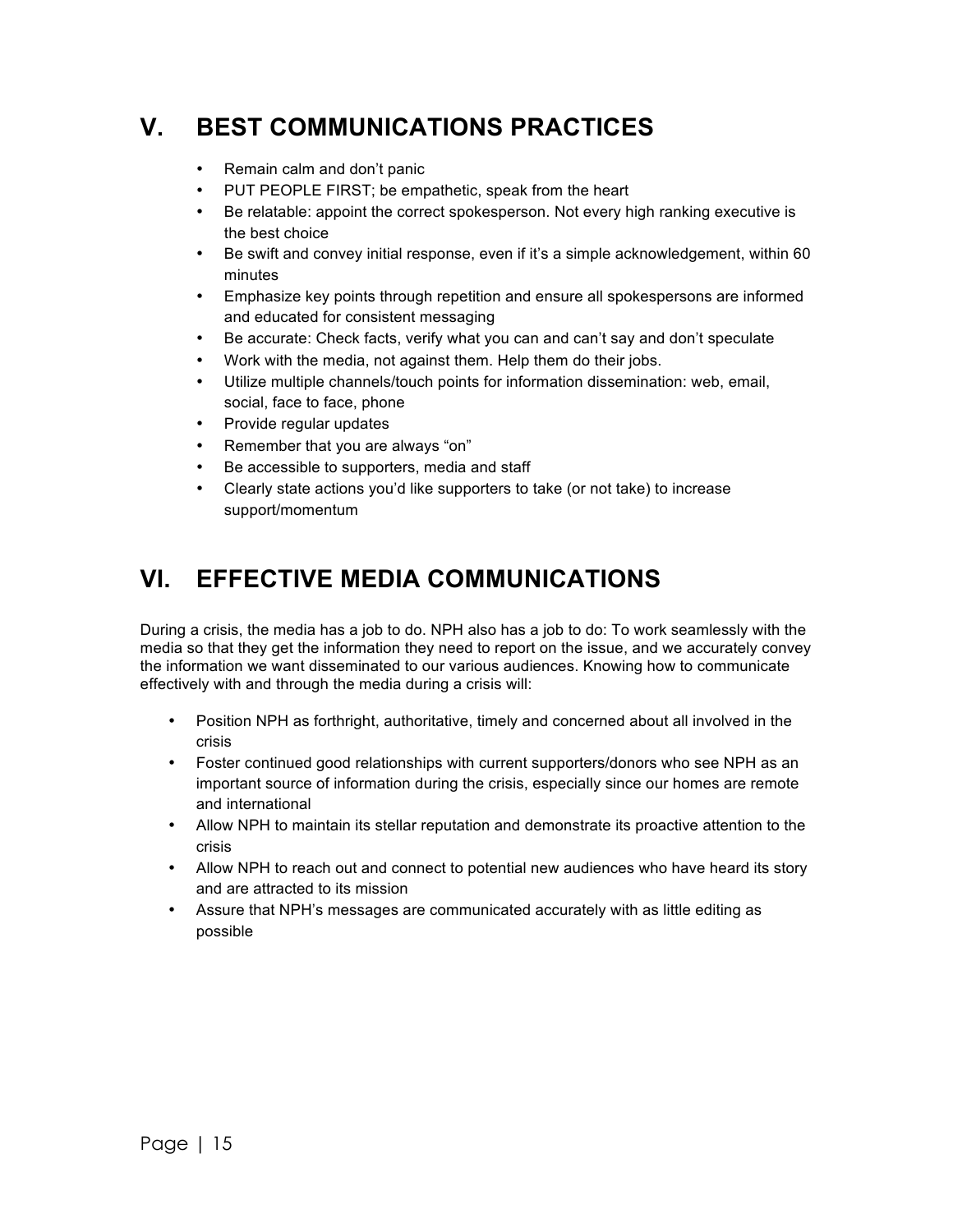# **Spokesperson Guidelines**

## **5 Key Steps for Effective Interviews**

#### **1) Focus on your audience**

- Who is the end audience, what do they want to hear about the crisis and how does it affect them?
- 15 –Second Rule of Communications: Time is precious, state your key message immediately and don't run on.
- Start your statement with your ideal headline.

#### **2) Know the reporter/news outlet**

- What is their typical tone? Do they have a position on the crisis?
- Ask them how you can best provide information and in what context?
- Send background materials so they have basic information.
- Verify they have correct name spellings, titles and contact information.

#### **3) Be proactive and provide solutions**

- 
- Focus on positive steps NPH is taking to address the situation.<br>• Anticipate questions and provide specific examples of how sup • Anticipate questions and provide specific examples of how supporters/media/local communities can help.
- Be direct: crises are hard but don't sugarcoat interviews.

#### **4) One core theme!**

- Reinforce your ONE main message/speaking point.
- Bridge frequently by answering reporter's question by going back to your main point.
- Put a face on NPH and the children to humanize the situation.

#### **5) Use supporting points and examples to strengthen position**

- Paint a picture of the situation.
- Use stories of children to emphasize concern/action.
- Provide any numbers or statistics you have.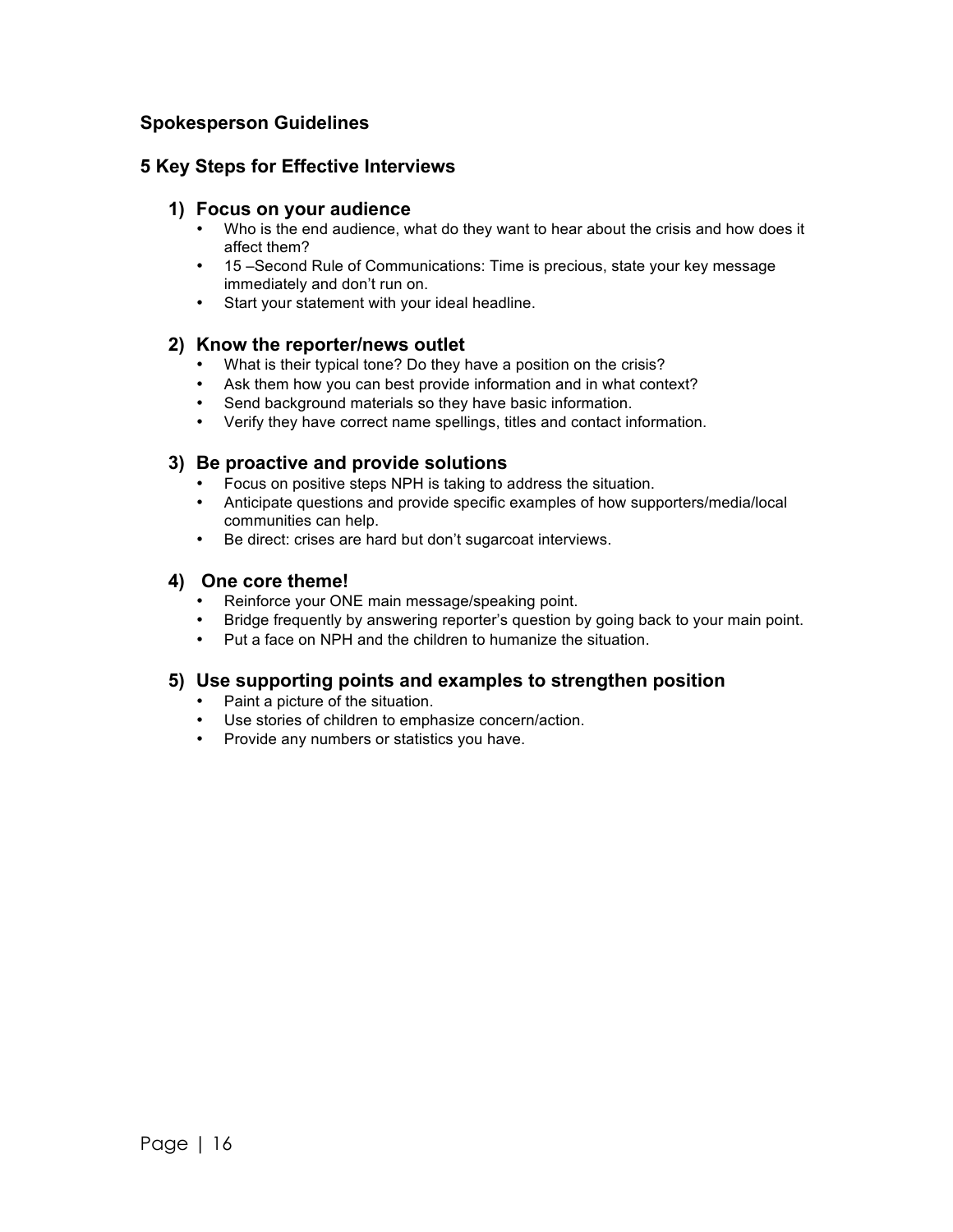# **Conveying Information**

Prior to Each interview:

- Prepare the following information:
	- o Key message to convey
	- o Support (example, analogy, statistic)
	- o Steps, if any, you'd like readers to take
	- o The most difficult question the reporter might pose

During Each Interview:

- Utilize the **STAR** model of communications for interviews:
	- o **S:** Situation/Dilemma. Detail situation and provide context and background.
	- o **T:** Task. Describe the challenge and key message.
	- o **A:** Action. What needs to be done and how can others help.
	- o **R:** Results. What will come out of the expected action.

Areas to Avoid During Interviews:

- Do not use jargon not familiar to mass audiences
- Do not use pronouns "we" or "our." Always use interviews as an opportunity to use full "NPH" name.
- Do not repeat a negative question ("Why is this situation so bad?" "This situation is so bad because….")
- No word fillers (I think, I believe, I feel). State facts using solid examples.
- Do NOT say "no comment." If you do not know the answer, state simply, "I do not have that information now (or am not authorized to release those details currently) but will provide it as soon as it's available."
- Speak only on behalf of the organization. NO personal opinions, positions or actions should be provided.

#### **Strategies for Different Media**

The previous guidelines should be utilized for all types of media interviews. Below are complementary strategies specific to phone, TV and radio interviews.

#### **Phone and In-person print interviews:**

- Nothing is off the record. Know that anything you say, even during a casual greeting or closing, can end up in print.
- Take a few minutes to think answers through before answering. Don't rush to speak.
- Offer beneficial background information and resources (websites, etc) that will fill out story.
- Use facts, figures and statistics.
- Restate key messages and bridge back to main point.
- Don't allow yourself to be led to a question/topic that is off limits or could position NPH negatively.
- Offer any necessary follow up to check facts, messages.
- Gather all reporter/outlet contact information. Pass along to crisis historian if they don't already have the information.

#### **TV interviews:**

- Typically, the producer will conduct a pre-interview call/meeting to establish direction and expectations. Use it to ask questions and establish agenda.
- Be flexible with scheduling, knowing sometimes taping schedules can change.
- Keep answers short and concise. Aim for no more than 3-4 sentences per answer.
- Watch reporter for interview conclusion cues.

Page | 17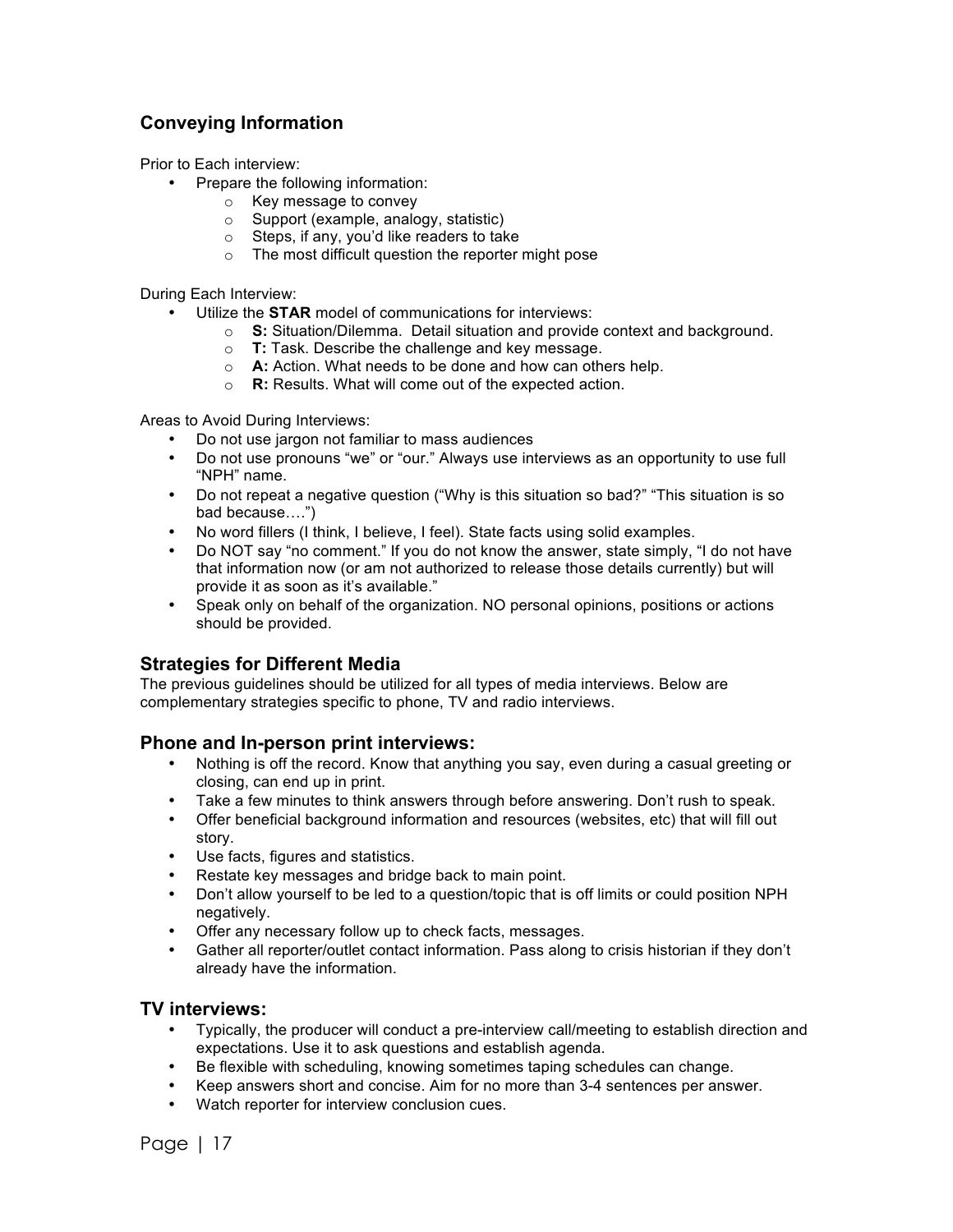- Wear solid colored, conservative clothing.
- Direct attention to person doing interview, NOT camera.
- Remain seated and poised until you know for sure interview taping/segment is over.
- Verify when interview will first appear (which broadcast?).

#### **Radio interviews:**

- Verify if interview is live or taped.
- Keep answers short and concise. Aim for no more than 3-4 sentences per answer.
- Speak slowly and clearly.
- Use NPH name often.
- Vary speech conventions: do not use a monotone voice.
- Thank reporter at beginning and end of interview, be sincere.
- Verify when interview will appear.

# **VII. NPH REFERENCE/BACKGROUND MATERIALS**

For reference, organization information and background can also be accessed on NPH's website: www.nph.org. Additionally, depending on the location/nature of the crisis, individual fundraising offices may also have support materials to distribute. NPH asks that all materials be provided to Gia Riney for reference prior to distribution.

Specific documents from nph.org that may be helpful during times of crisis include (to send to media or provide download information):

#### **NPH Vision, Mission, Values and Principles**

https://www.nph.org/mission

#### **NPHI Case Statement Brochure**

https://www.nph.org/ws/news/archive/2017/NPHI\_Case\_Statement\_Brochure\_May\_2017.pdf

#### **NPHI Annual Report**

https://www.nph.org/intranet/reports/docs/6/NPHI\_Annual\_Report\_2017\_0227\_lowres.pdf

#### **Child Protection at NPH**

https://www.nph.org/protection

#### **What Makes Us Unique**

https://www.nph.org/unique

#### **Press Release Boilerplate:**

Since 1954, NPH (Nuestros Pequeños Hermanos, Spanish for "Our Little Brothers and Sisters") has been working to save vulnerable children and their families from the ravages of poverty. With the help of our staff, volunteer and donors, over 18,000 children have grown up as part of our extended family that serves over 7,000 children in nine impoverished countries. In addition to our child and family services, our community outreach programs provide over 140,000 services yearly. Children in our NPH family receive a quality education, healthcare, spiritual formation and opportunities to grow and give back to their communities.

For more information visit our website at www.nph.org.

Page | 18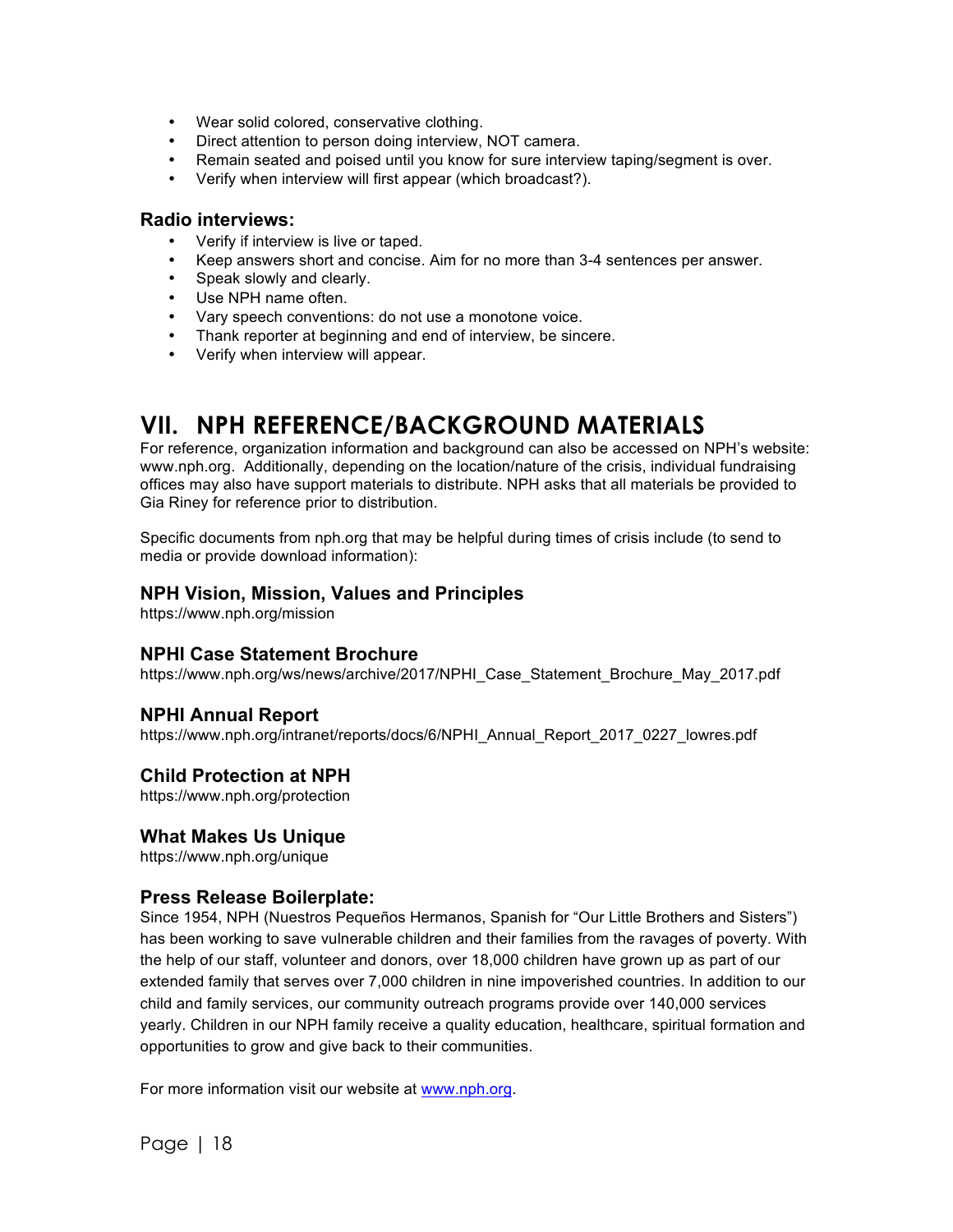# **VIII. CRISIS SCENARIOS/KEY MESSAGES**

NPH has identified the top potential crises it would be most likely to face and created a typical headline regarding that crisis. Below are sample responses. Depending on the nature of the crisis and specifics, these messages will be reworked for accuracy, appropriateness and timeliness, but the below provides a FRAMEWORK from which to begin. These crises assume the media has ALREADY picked up/been tipped off to the story.

# **Scenario #1: Headline or Potential Story Angle:**

*"Physical Abuse (either physical or sexual) allegations surface against NPH employee at organization's home in XX"*

### **1. Lead off statement of who NPH is and express concern for those involved**

The primary responsibility of Nuestros Peque*ñ*os Hermanos since its founding in 1954 is the health, safety and welfare of our children. The organization has many formal policies in place to protect those in our care. NPH is devastated about the extremely serious and recent allegations against a [former] NPH staff member, and we are fully and actively cooperating with law enforcement in its investigation while focusing our efforts on the well-being of the three children involved.

### **2. State facts as they are known AND which can be made public at that time.**

Three children, all under the age of 18, have come forward and stated they have been victims of ongoing and physical abuse by our former NPH (position) at NPH (country). Per our policy, we are taking every possible step to ensure and guard their privacy through the course of this investigation. The adult under investigation was removed from his duties at NPH (country) and is no longer a part of the organization.

We are working closely with Iaw enforcement to investigate the nature of the abuse allegations and are fully cooperating with the FBI to ensure prosecution for any illegal activity that may have occurred. Should the charges prove to be true, we support the judicial system in extending the most severe sentence possible. Most importantly, we are taking appropriate steps to address the effects on the children involved and ensure their mental and physical health and healing.

NPH's number one priority is protecting the children in our care, and we will continue to be vigilant in following all policies and procedures regarding the safety and well-being of those involved and all in our homes.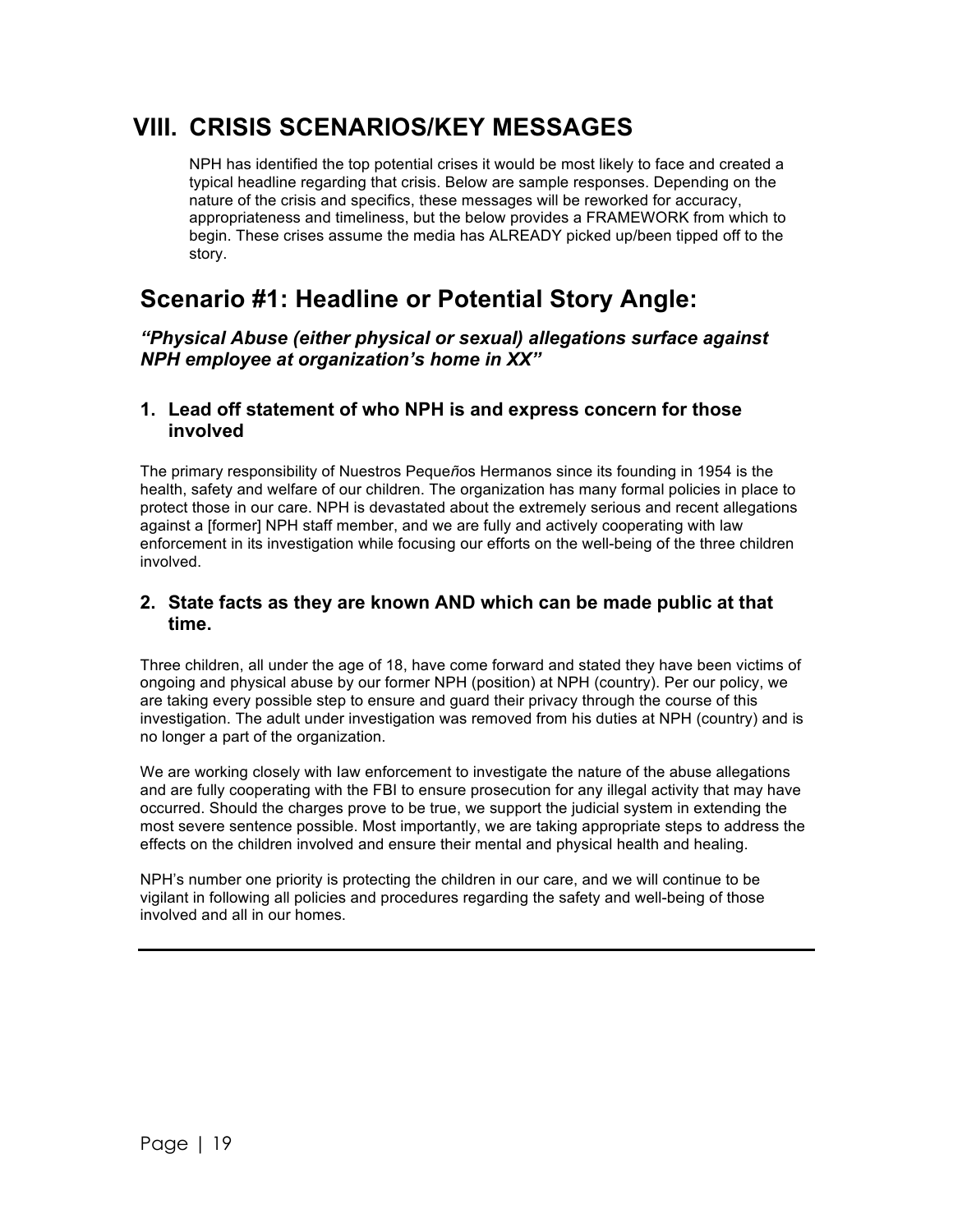# **Scenario #2: Headline or Potential Story Angle:**

*"Visitor to NPH home in XX found to have abused children during three separate visits"*

## **1. Lead off statement of who NPH is and express concern for those involved**

The primary responsibility of Nuestros Peque*ñ*os Hermanos since its founding in 1954 is the health, safety and welfare of our children, and we have many formal policies in place to ensure their well-being. NPH is devastated about the extremely serious recent allegations regarding wrongdoing to our children by a visiting individual not employed by our organization, and we are fully and actively cooperating with law enforcement in its investigation.

### **2. State facts as they are known AND which can be made public at that time.**

Two children at our NPH home in xx have come forward to say they were victims of (physical or sexual) abuse by one of our NPH visitors during two separate visits in 20xx. We are taking every possible step to ensure and guard their privacy through the course of this investigation.

Per NPH's established policies to protect the safety of our children, we did conduct a thorough background check on this individual prior to his first home visit, as we do for all visitors to our NPH homes. This individual's background check did not indicate any prior criminal record.

NPH's international visitor policy states…….xyz. However, given the circumstances, we are thoroughly reviewing our policies on NPH home visitors and have formed an advisory panel to see if there are areas in need of policy enhancement.

We are working closely with law enforcement to investigate the nature of the abuse allegations and are fully cooperating with them to ensure prosecution for any illegal activity that may have occurred. Should the charges prove to be true, we support the judicial system in extending the most severe sentence possible.

Most importantly, we are taking appropriate steps to address the effects on the children involved and ensure their mental and physical health and healing, as well as support the other children in the home.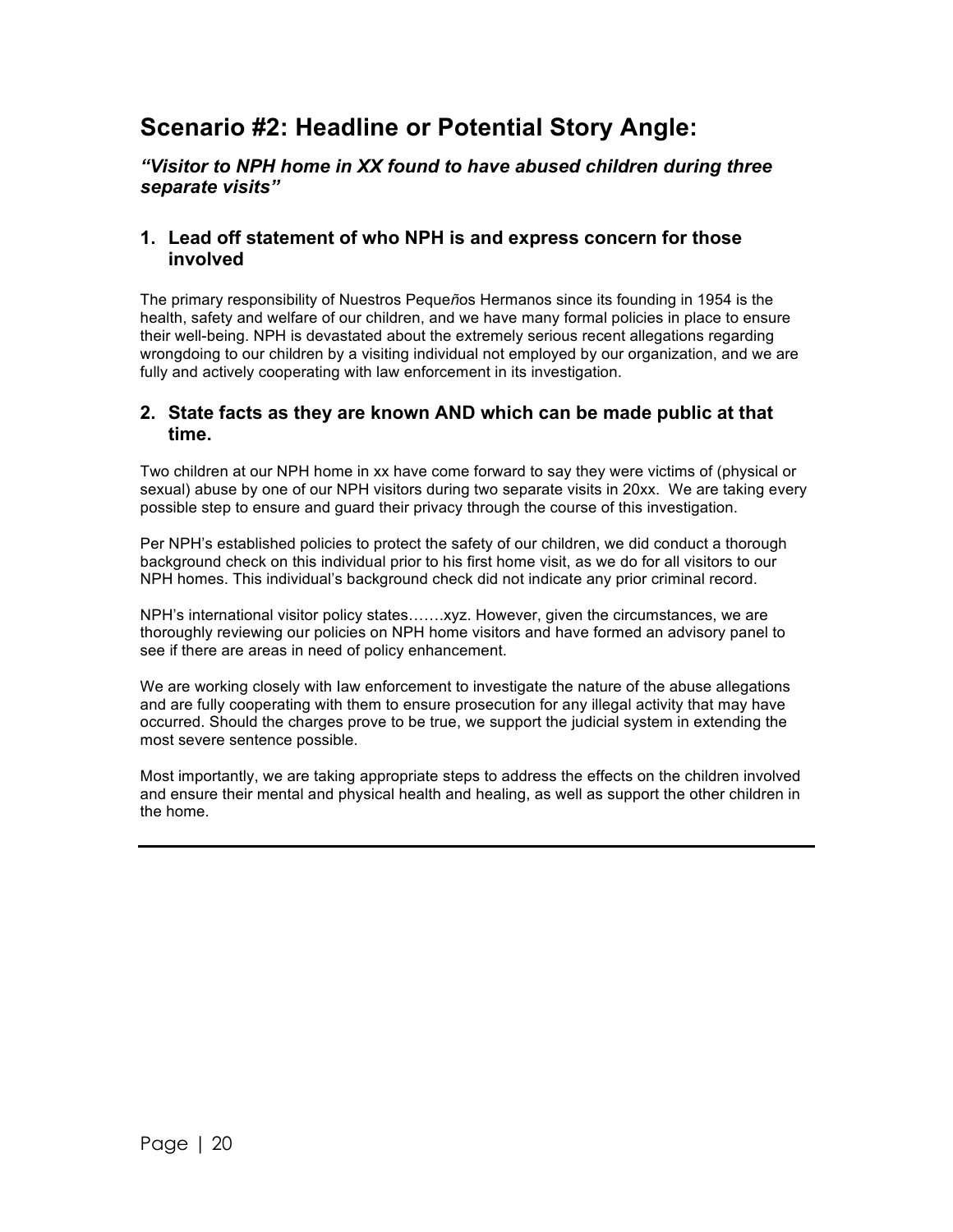# **Scenario #3: Headline or Potential Story Angle:**

### *"NPH employee under Criminal Investigation for Possession of Child Pornography"*

#### **1. Lead off statement of who NPH is and express concern for those involved**

The primary responsibility of Nuestros Peque*ñ*os Hermanos since its founding in 1954 is the health, safety and welfare of our children. The organization has many formal policies in place to protect those in our care. NPH is devastated about the extremely serious and recent allegations against a [former] NPH staff member, and we are fully and actively cooperating with law enforcement in its investigation.

#### **2. State facts as they are known AND which can be made public at that time.**

During periodic computer maintenance, inappropriate material was discovered on the NPHissued computer of one of our now-former employees and, per our very stringent policies, we immediately alerted law enforcement about the discovery. This individual was removed from his duties at NPH immediately, and is no longer a part of the organization. (The material recovered was not depicting any of the children in our care)\*.

NPH has ensured, through an exhaustive and methodical process, that the alleged wrongdoing on the part of this individual is contained to the charges presented, and there was no inappropriate behavior conducted with ANY child under the care of NPH.

NPH's number one priority is protecting the children in our care, and we will continue to be vigilant in following all policies and procedures regarding their safety and well-being.

# **Scenario #4: Headline or Potential Story Angle:**

#### *"NPH staff member killed in attack in xx country"*

- 1. Lead off statement of who NPH is and express sympathy for those involved
- *2.* State the facts if they are known
- *3.* Volunteer or staff: paint the picture of their contributions
- *4.* Working with authorities to assure steps are being taken to ensure safety of others
- *5.* Tout the accomplishments or important role the person played
- *6.* Decide if the organization will establish some type of memorial or scholarship fund more long term
- *7.* Inform people how they can immediately help or help in the future
- *8.* Next steps: what NPH needs and what it doesn't

\*\* Must receive permission from family to publicize funeral arrangements if it's a volunteer or staff.

NPH was devastated to learn of today's death of NPH Home Director John Smith in Guatemala and we'd like to extend our deepest sympathies to John's family and the many people whose lives John touched. Words cannot describe what this loss means to us and we are heartbroken.

Page | 21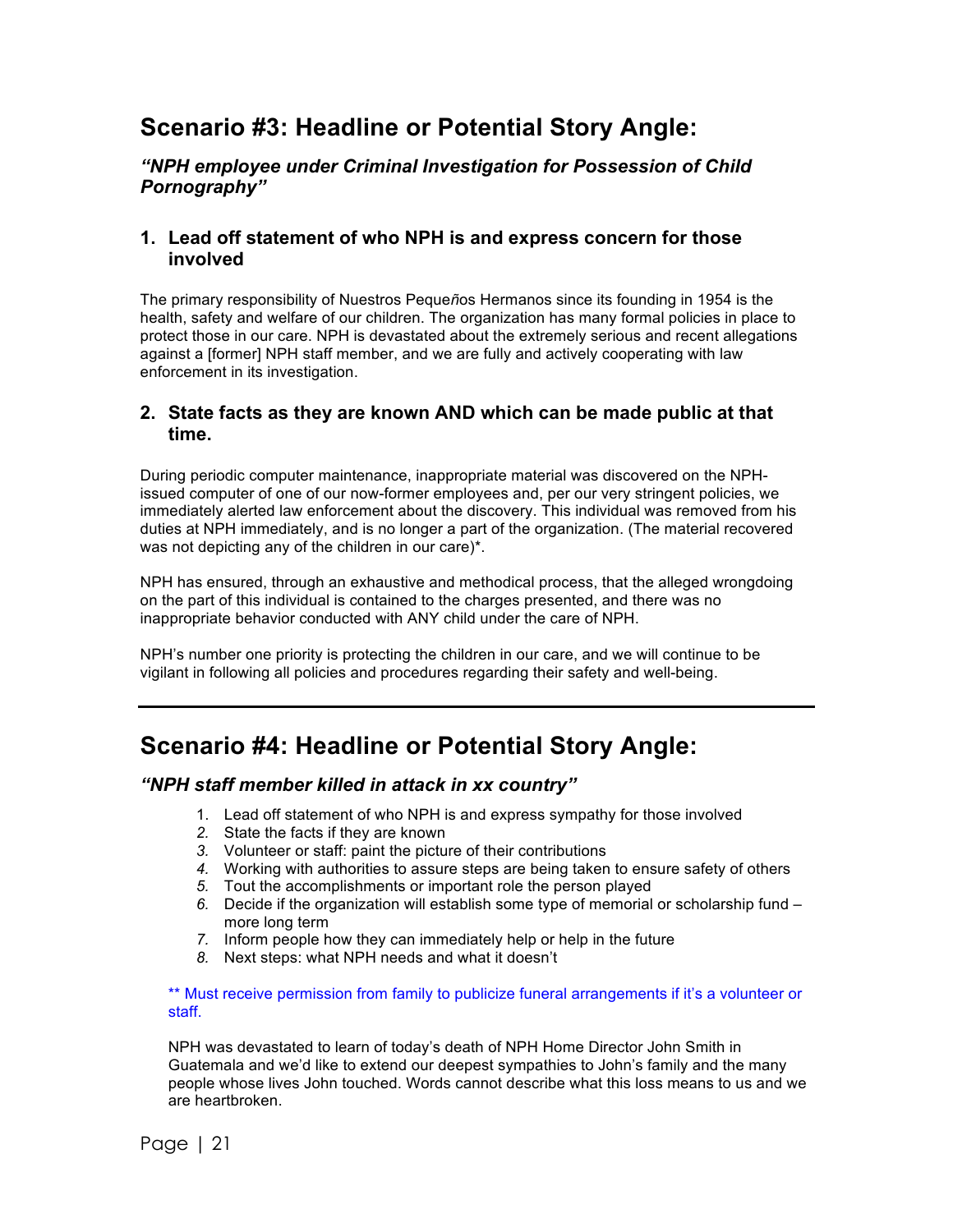Per what law enforcement has already reported, John was killed at about 10 am today while on his way back to our NPH home. The police are conducting a thorough investigation into the circumstances and those responsible. They will issue statements as more facts become known.

John has been our NPH (Position) since 2010 and his contributions to helping transform the lives of the more than xx children in our NPH Guatemala home are beyond measure. During John's tenure, the children experienced many benefits including x, y and z. He will be greatly missed but his many contributions will live on in the children and our home.

John's family is planning his funeral services and we will keep our NPH community informed as they announce the details.

#### **Modification as necessary of Monica's statement after recent kidnapping:**

All staff, volunteers and visitors are aware and immediate security measures were put in place including restrictions of outings with children, and restrictions of walking to town. The Governor of Chimaltenango, who had just visited NPH Guatemala, was asked to establish a meeting with the local police department in order to request increased police presence in the area, especially during non-peak hours. Two security analysts from Orphan Secure are currently at NPH Guatemala to assess security risks, provide timely recommendations to enhance preparedness and update security measures. Immediate recommendations will be implemented by NPH Guatemala.

# **Scenario #5: Headline or Potential Story Angle:**

*"NPH Home Director Accused of Child Abuse by Staff Members"*

*See above response in Scenario No. 2 if allegations are with merit. Below response is appropriate if allegations and without merit and alleged by disgruntled staff member/volunteer.*

### **1. State facts as they are known AND which can be made public at that time and defend and highlight accomplishments of person accused.**

Recently, child abuse allegations by our home director in NPH XXX were reported by a former staff member in that same home. NPH has been aware of these allegations for more than three months and upon learning about their serious nature, immediately launched an internal investigation.

The person making the initial allegations, due to performance issues, is no longer employed by NPH. Unfortunately, despite our formal internal grievance policy, this former staff member did not follow accepted procedures, resulting in the dissemination of unfounded and untrue accusations.

After an exhaustive investigation, we have determined that the accusations were wholly without merit. There was absolutely no wrongdoing conducted on the part of our home director. John Smith has been with NPH for more than 10 years and his leadership, contributions, concern for the children and vision in helping to transform their lives has been exemplary. We are proud to have him as an integral part of our organization and regret that the actions of one disgruntled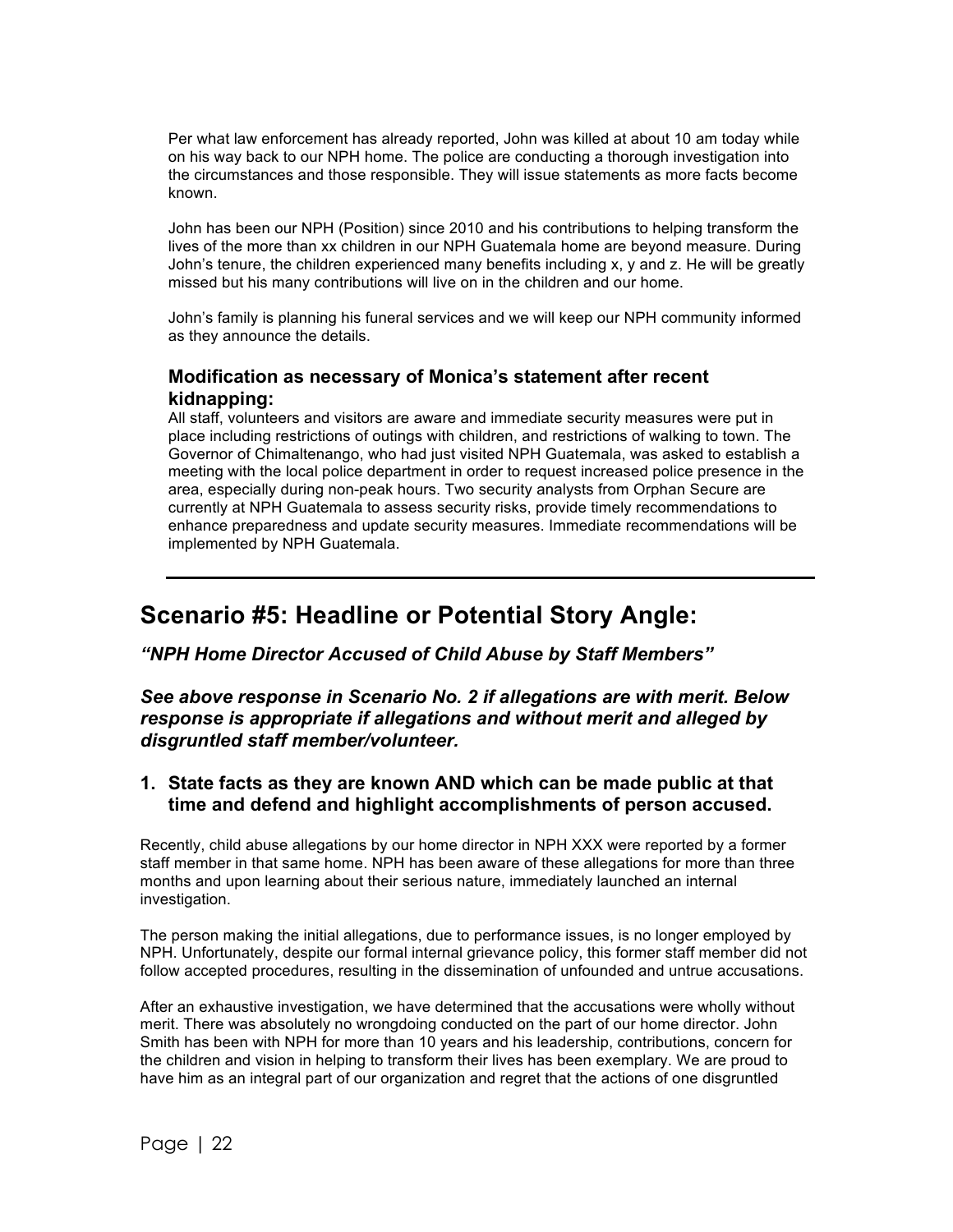former employee have tarnished his reputation. We continue to stand by him and his work and thank him for all he does for NPH.

# **Scenario #6: Headline or Potential Story Angle:**

*"Earthquake in Haiti Causes Severe Damage to NPH facilities"*

### *Note: Details on a scenario such as this can vary greatly so below are general bullet points rather than pre-populated statements. Each will be addressed individually.*

- NPH to issue an immediate statement **NPH is actively monitoring the situation in Haiti and has a team of first responders en route to the home. We do not yet have any details of the impact on the children and staff and our home, but will provide details as soon as they are confirmed and available. The safety and well-being of our NPH family is our most critical concern.** 
	- o Respond within 60 minutes of the crisis
	- $\circ$  Be brief, to the point and focus on safety of our family  $\circ$  Update only as we **confirm** information
	- Update only as we **confirm** information
- As information comes in state the confirmed facts multiple daily statements if necessary via press releases to established media outlets, social media, website, email. Blanket coverage.
	- o Injuries, death
	- o Are children safe? Where are they? Who is with them?
	- o Damage to structures
	- o Damage to surrounding area
- How to help shoes/clothing, doctors, food and water, \$\$
	- o How to also **not** help and communication that we will inform audiences when help is warranted
	- o Memorial fund/announcement (future)
	- o How to recognize with a scholarship fund those impacted (future)
- Establish communication with someone who is there on the ground to confirm information and provide constant updates.
- Provide information regarding who we are partnering with (hospital, another nonprofit, etc…)
- Someone should go immediately from the international team as part of crisis manual procedures

# **Scenario #7: Headline or Potential Story Angle:**

### *"Two Children at NPH Haiti Stricken with Ebola: Operations at Home Compromised"*

## **1. Lead off statement to express concern for those involved**

At NPH, the health, well-being and safety of our children and staff are our foremost concern, and after discovering that two of our children have been stricken by the Ebola virus, we are focusing all our efforts on containing its spread while swiftly addressing the health needs of the children affected.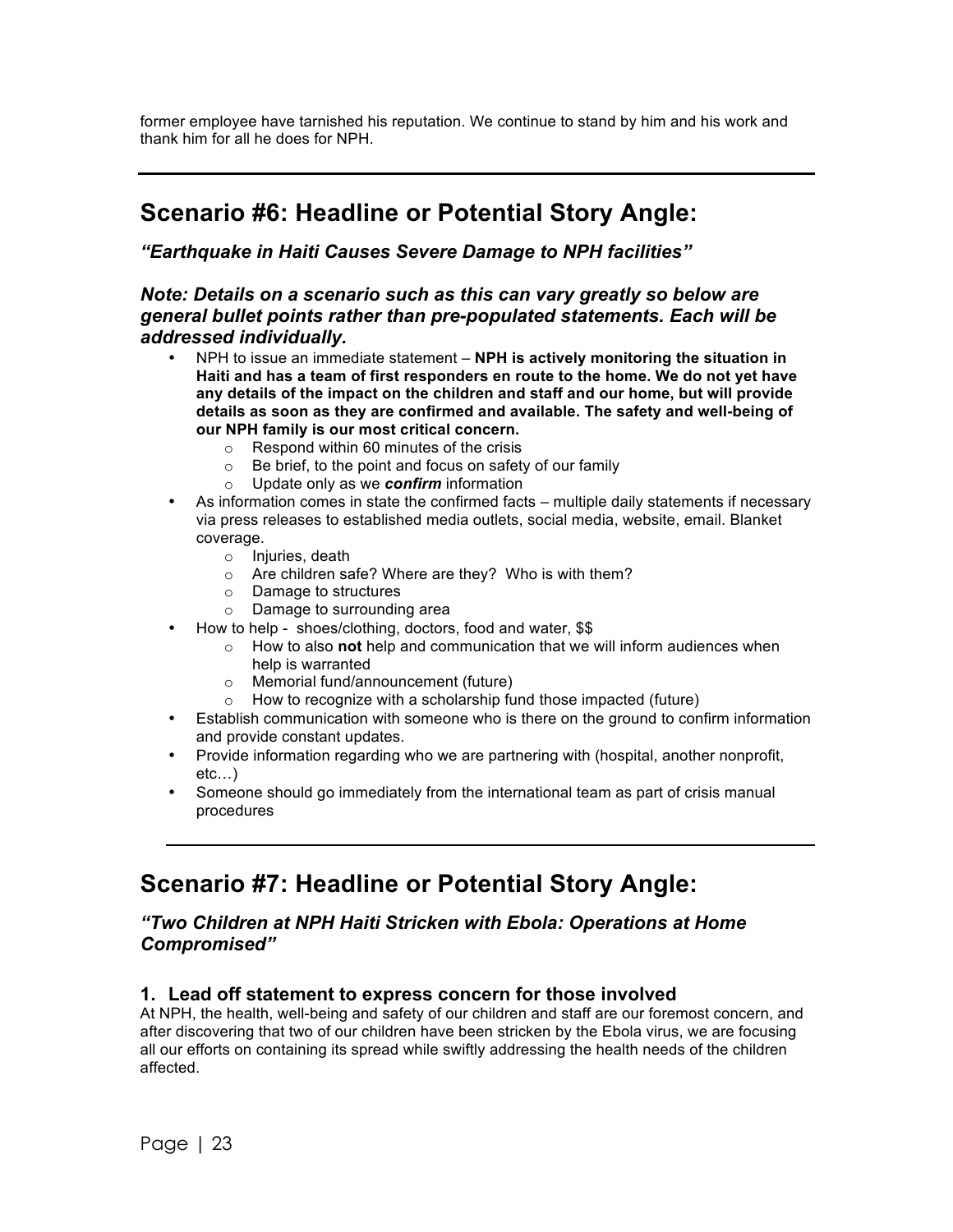#### **2. State facts as they are known AND which can be made public at that time.**

Yesterday afternoon, after being monitored for Ebola-like symptoms for more than 24 hours, a definitive diagnosis was made on two of our children. A 9-year-old boy and 6-year-girl living in our NPH home were transported to the NPH St. Damien Pediatric Hospital where they are both under constant care by a team of expert medical professionals.

We do not yet have an update on their conditions but will release information as it's available and as long as it does not compromise their privacy. The Ebola outbreak is not isolated to NPH, but rather a country-wide epidemic and we have been working closely with medical professionals, other NGO's and government partners on policies and procedures to address the condition and minimize risk to our children and staff.

## **3. State specific steps taken in conjunction with other organizations to provide peace of mind that other children are being protected to the best of NPH's ability.**

We are currently following World Health Organization Ebola protocols to contain its spread and have taken the following actions:

- Actively monitoring other children and assessing risk factors
- Arrival of Dr. Pilar Silverman from NPHI Medical Services to provide medical and monitoring expertise
- Action 3
- Action 4
- Action 5

## **4. State how supporters can help and how to NOT help.**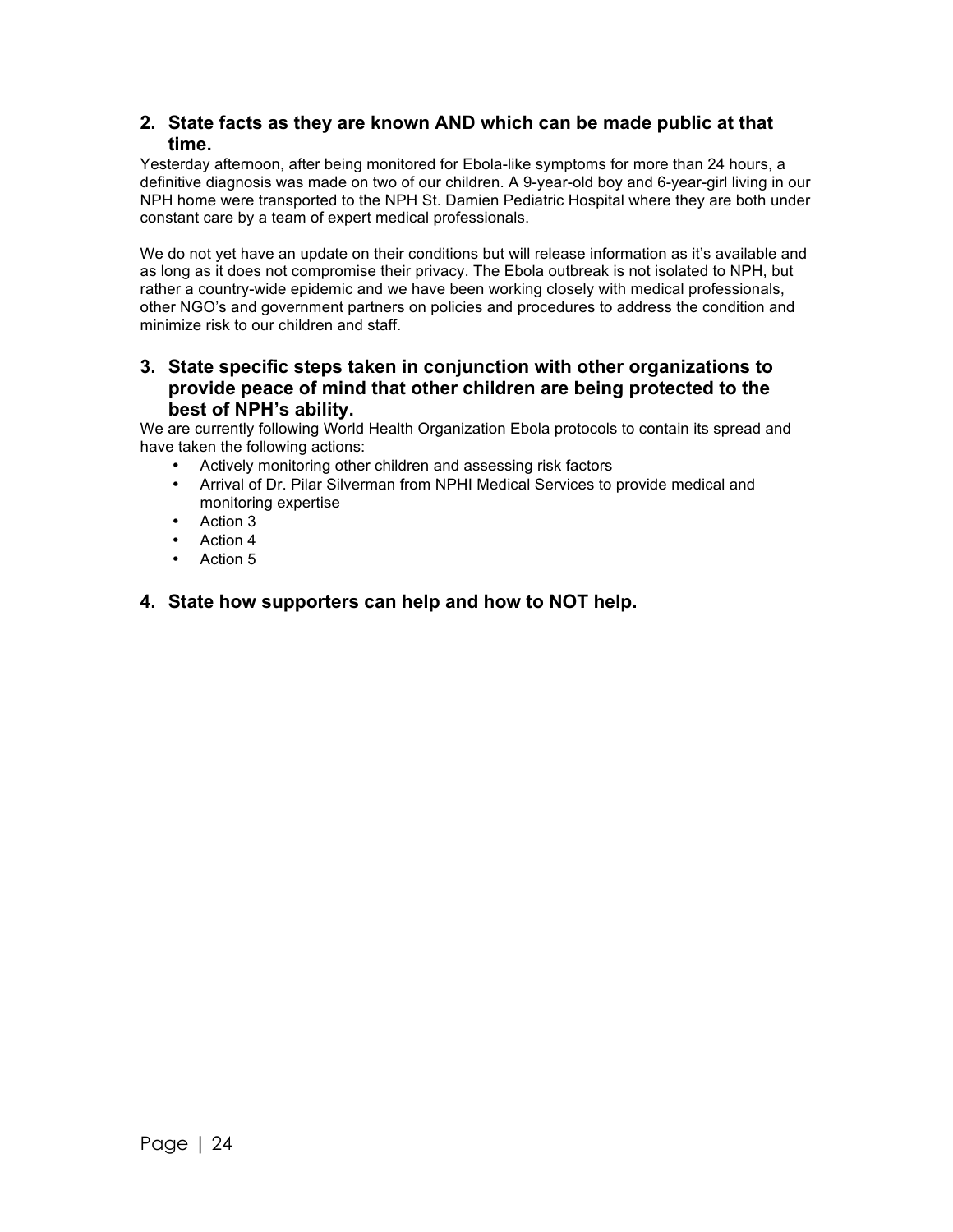# **IX. POST CRISIS RESPONSE/EVAULATION**

Once a crisis has subsided, NPH must evaluate the success of the crisis communications response. This is to ensure business continuity and will allow NPH to make any adjustments to future crisis planning. NPH should first **designate a Crisis Evaluation team**, made up of the core crisis team along with any others that played a pivotal role during the situation (other staff, international offices, outside counsel, etc). Tactics should include:

- Continue monitoring media for post crisis stories and contact any reporters with outstanding requests.
- Update media lists (using documentation from crisis historian) with all media NPH communicated with during crisis.
- Review post crisis evaluation on following page to determine what was successful and what needs improvement. Edit crisis plan to reflect any additional or different strategies.
- Create internal questionnaire to key staff requesting their feedback on crisis response. Administer via Survey Monkey or similar so that respondents may remain anonymous.
- Comprehensive internal report for staff: A post crisis report should be created by Director of Communications or another NPH core crisis team member that identifies the steps taken during the crisis to respond, addresses issues and mitigates damage. It will outline the outcomes of the situation and highlight the key messages that resonated throughout media coverage during the crisis. This will be distributed, either via hard copy or email, to NPHI staff and any international offices that contributed to efforts.
- Outward (public) facing crisis recap should be prepared and posted on website and included in any year-end reports chronicling the crisis, response and outcomes.
- For fundraising offices, all donor databases should be updated with new contacts garnered throughout crisis.

# **Post Crisis Checklist**

## *Preparation:*

- § Were staff/resources mobilized quickly and calmly?
- Did we consider public perceptions—including donor perceptions—when addressing crisis?
- Did we accurately evaluate the severity of the situation?
- Did we work in conjunction with any other applicable organizations?
- Did we position ourselves as the expert?
- § Did we utilize the procedures outlined in this manual?

## *Content and Delivery:*

- Did we put public safety and regard for victims first?
- Did we emphasize commitment?
- Were our messages straightforward and accurate?
- § Were we open and honest?
- Did we utilize key messages and provide examples?